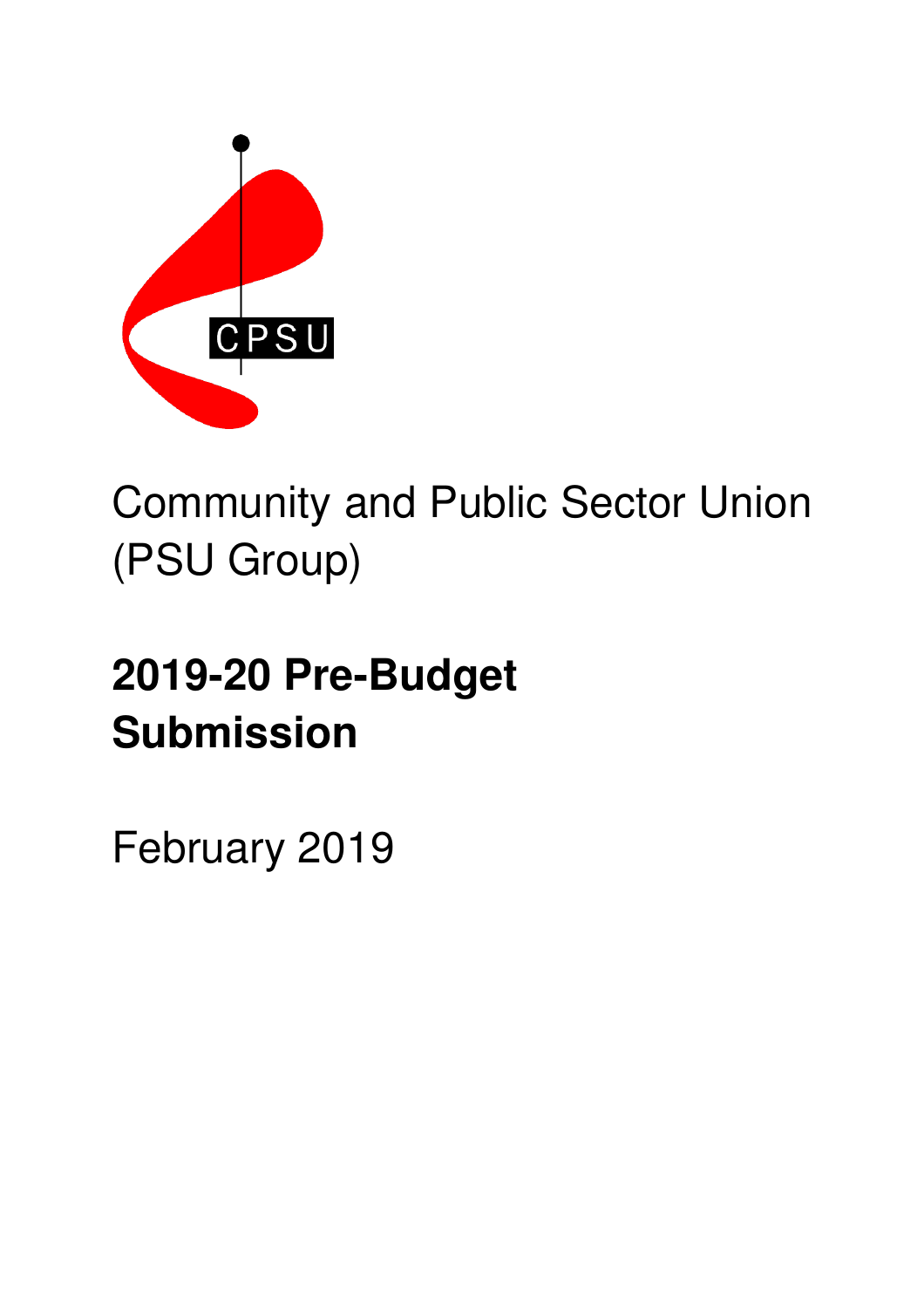# Recommendations

- 1 Abolish the average staffing level cap, which is driving the privatisation of core APS functions, outsourcing and the use of labour hire.
- 2 Reverse the privatisation of the Department of Human Services by increase the number of secure permanent jobs in the public service, through eliminating the use of labour hire, and reducing the use of contract call centres, casual and non-ongoing positions, and increasing funding.
- 3 Abandon the privatisation of the visa processing system.
- 4 Abandon the restrictive 2018 Bargaining Policy and use public sector wages as a macroeconomic lever to lift general demand and wage growth.
- 5 Reconsider digital transformation as an opportunity to improve services, rather than simply an opportunity to cut costs, by:
	- investing in staff
	- reducing its reliance on ICT contractors and consultants
	- providing adequate funding to invest in ICT systems and training that support digital government service delivery and
	- involve and utilise staff and the wider community in the development and delivery of digital public services.
- 6 Provide a net increase in overall public sector jobs, including the provision of new frontline public sector jobs to improve the service standards, employment prospects and economic and social life of regional Australia.
- 7 Establish a best-practice independent, broad-based public sector integrity commission is established with the scope, resources and powers needed to deal with corruption issues.
- 8 Focus on tackling tax avoidance to increase revenue to meet our community's needs, including our public services.
- 9 Adopt all the recommendations of the Centre for International Corporate Tax Accountability and Research report into the tax practices of outsourced service and labour hire corporations in the Australian Tax Office are adopted.
- 10 Implement a diversity strategy that ensures that the public service reflects the community should be implemented. This needs to include fostering a culture of inclusion among all employees and a focus on employment and retention strategies for workers suffering disadvantage. Supporting diversity should be a key consideration in all Government public service policy.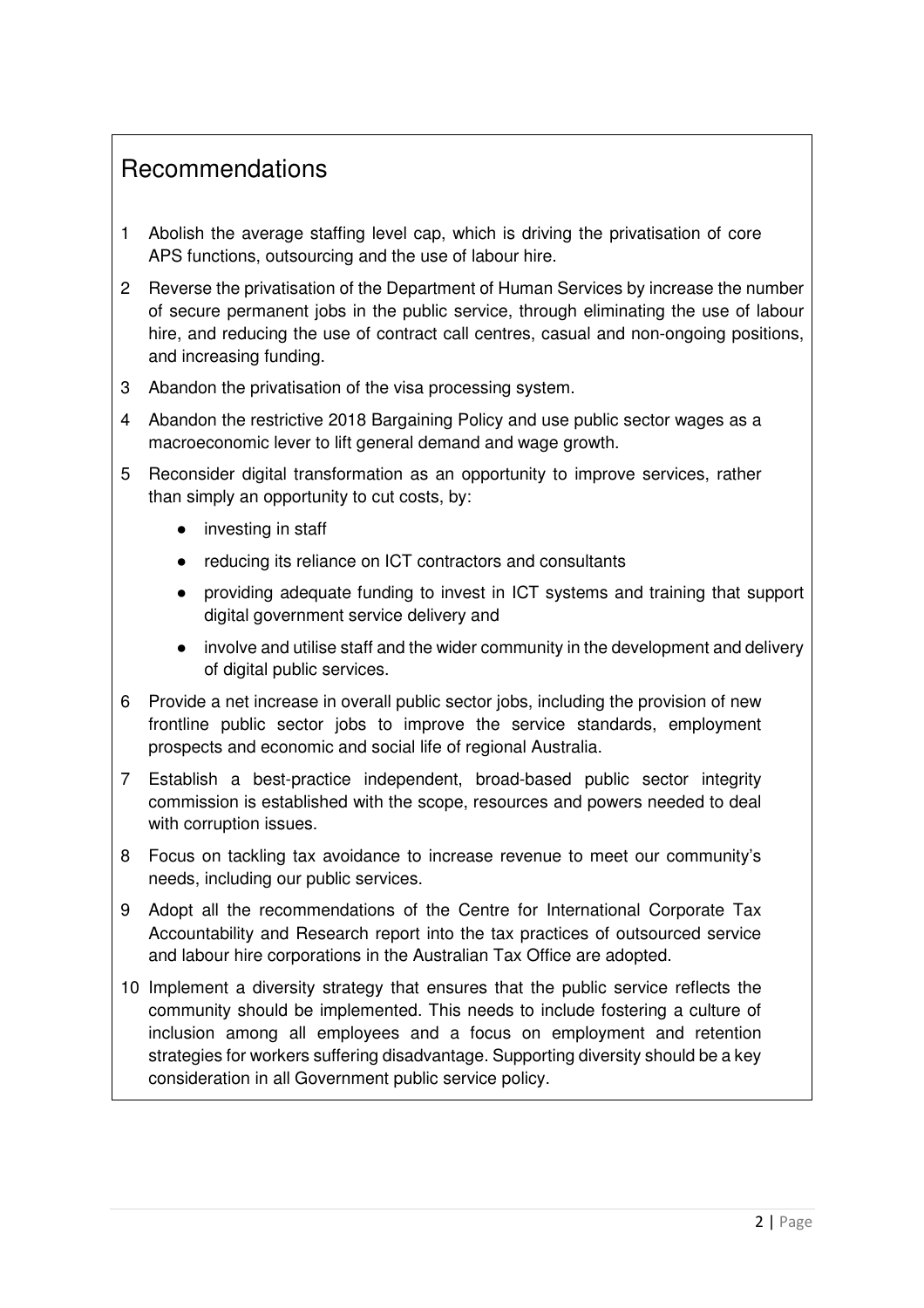# Executive Summary

**A STRONG APS BUILDS A STRONG AUSTRALIA: Rebuilding our capacity to deliver for our communities** 

**AN AUSTRALIAN GOVERNMENT TRUSTED BY AUSTRALIANS: Restoring trust in our democratic institutions and growing our flourishing democracy** 

**AN ECONOMY THAT WORKS FOR ALL AUSTRALIANS: Ensuring the services we deserve can be delivered sustainably.** 

Good public services are the cornerstone of a fair society, one that is prosperous, stable and free. Australia is a nation with the natural and human resources to achieve this. A strong public service helps build a strong Australia. However, years of continuous budget cuts, casualisation and privatisation, combined with a lack of effective investment in future capabilities and the undermining of many regulatory functions have eroded Australia's public services, and along with that trust in our democratic institutions. The average staffing level cap has encouraged outsourcing and the privatisation of core functions, undermining services and increasing insecure work.

Over successive budgets, the Government has continued to ignore our warnings about the impact of public service jobs and has doubled down on cuts and failed to invest in future APS capacity to anywhere near the level required.

The 2019-20 Budget needs to re-invest in the public service.

Investing in our public services requires an increase in the number of permanent public sector staff, with a focus on regional Australia, bringing outsourced work back to the public sector and capping the use of contractors and labour hire. It requires a shift in mindset so digital transformation is about improving service delivery, not simply cost cutting, further that the Government's bargaining policy encourages rather than holds back wage growth.

We need to rebuild our capacity to deliver for communities. This means jobs, not cuts: permanent, APS based jobs with a career path. This means bringing work back in-house, capping the use of consultants and contractors, and reinvesting those savings into the public service. This means abolishing the average staffing level (ASL) cap as a matter of urgency.

The APS bargaining system is broken and needs to be fixed. The restrictive 2018 Bargaining Policy that encourages wage suppression must be abandoned. Increased public sector wages should be seen as a mechanism to help address low wage growth that is a drag on the economy.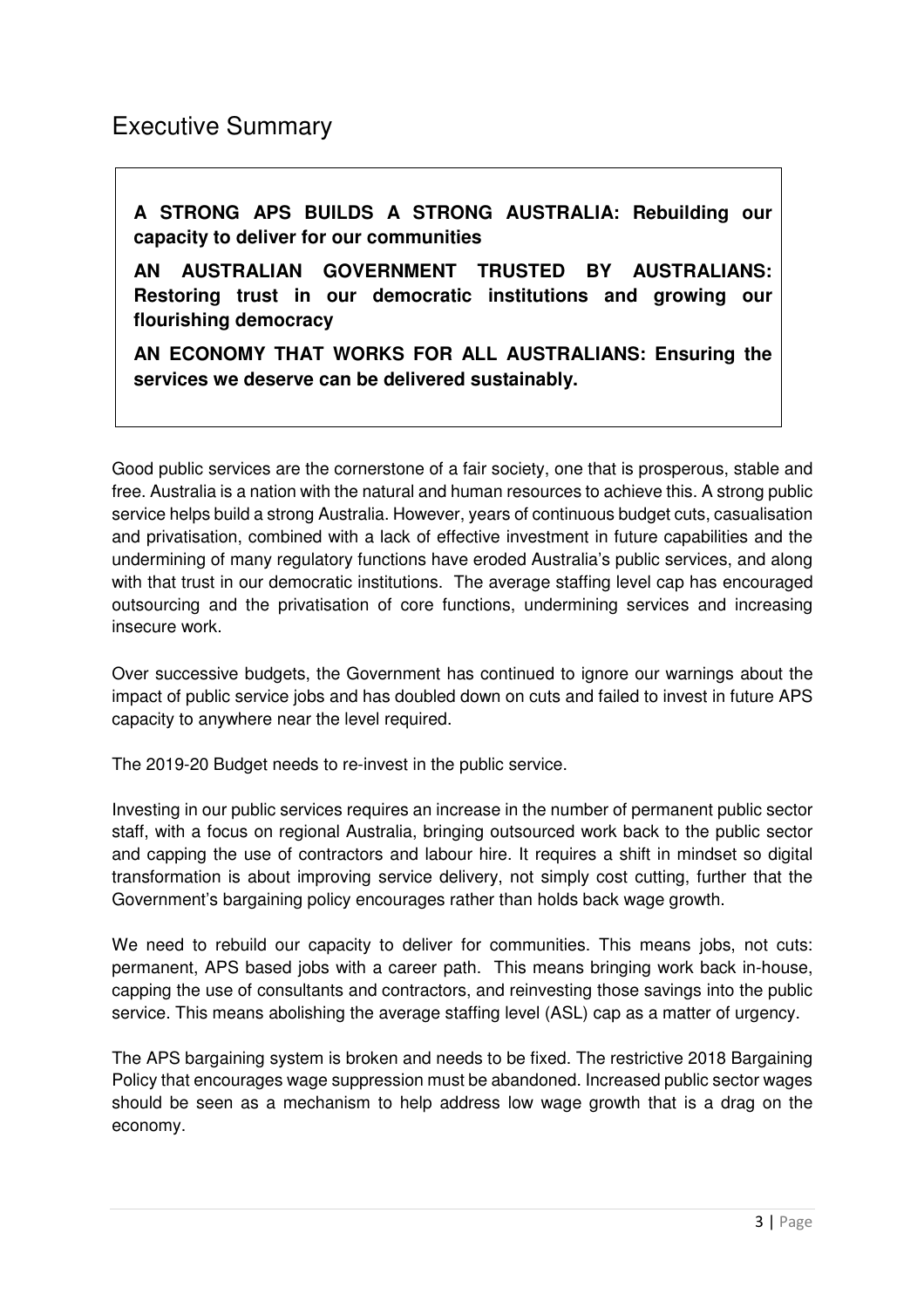Digital transformation should be geared towards improving services for citizens, not cost cutting. It requires reducing a reliance on ICT contractors, investing in staff by providing training and involving staff and the wider community in the development and delivery of digital public services.

All of Australia pays a price for a lack of investment in evidence-based policy development and building the support we need for the future, but these job losses have hit regional communities the hardest. Rather than creating new jobs, the forced relocation of existing jobs under a poorly constructed policy of 'decentralisation' has occurred. This has been used to cover up job losses and a lack of investment in capacity building, as well as ongoing employment in the Commonwealth public sector. Government must actively address the lack of employment opportunities and should increase the number of public sector jobs, prioritising regional communities.

Trust in our democratic institutions such as the public service needs to be rebuilt. Government needs to be trusted by Australians to help grow our flourishing democracy. It demands the establishment of a broad-based national integrity commission.

We need an economy that works for all Australians to ensure the services we deserve are delivered sustainability. It requires a fair society where everyone pays their fair share. There needs to be a continuing focus on tax avoidance. We should be certain that all companies that win government contracts are paying their fair share and implement changes to guarantee transparency in order to build public confidence and trust in the tax system. It also demands a public service that is representative of the diversity of Australia.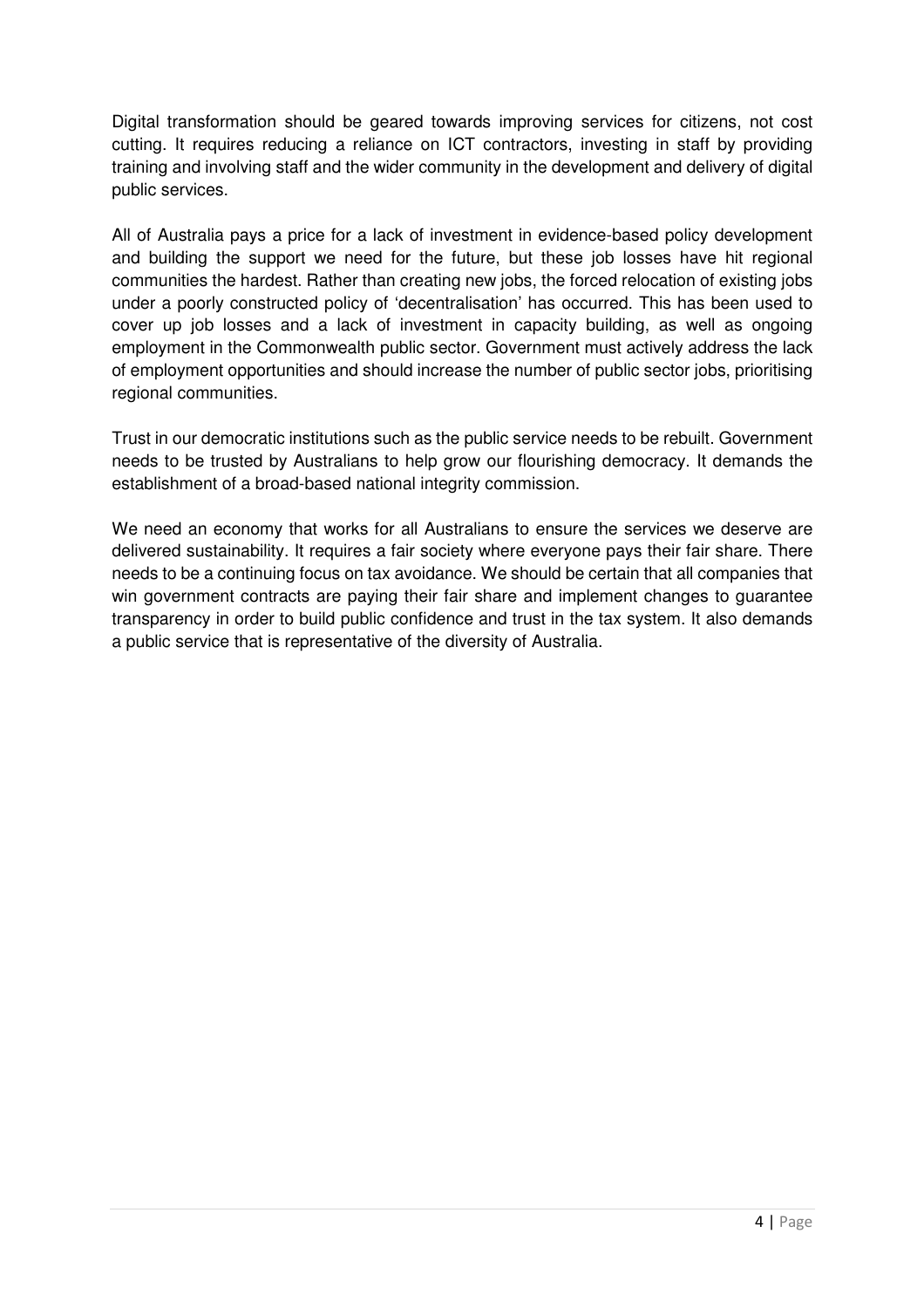## **A STRONG APS BUILDS A STRONG AUSTRALIA: Rebuilding our capacity to deliver for our communities**

# Average Staffing Level cap

The Australian Public Service has been run down by budget cuts and an average staffing level cap that has encouraged privatisation through labour hire, outsourcing and the growing use of contractors and consultants.

In the 2015-16 Budget, the Coalition committed to capping the size of the Australian Public Service around or below 2006-07 levels  $(167,596)^1$ . This has meant that regardless of funding levels or operational requirements, agencies are forced to have a maximum average staffing level.

This average staffing level cap continues to force agencies to use contractors and labour hire.

Even where agencies have the funding to hire additional staff, the cap is forcing them to engage casuals, hire contractors and use labour hire to do work that permanent APS employees should be doing.

The CPSU has been far from alone in raising concern about the capacity of the public sector. Terry Moran, the former Secretary of the Department of Prime Minister and Cabinet has noted that there has been the overuse of consultants and the public service has been stripped of specialist capability and service delivery experience.<sup>2</sup>

A number of Commonwealth agencies are on the record stating that the ASL cap is forcing them to use contractors, increasing costs and affecting the capability of agencies. These agencies include the Department of Prime Minister and Cabinet, the Department of Infrastructure, Regional Development and Cities, the Australian Institute of Aboriginal and Torres Strait Islander Studies and Productivity Commission.

In its submission to the Joint Committee on Public Accounts and Audit Inquiry into Australian Government Reporting, the Department of Prime Minister and Cabinet was explicit about the impact of the ASL cap. It stated that:

"With the implementation of staffing caps in the Australian Public Service, agencies have more frequently needed to engage external contractor and consultancy services to fill key roles. Through removing ASL caps, agencies may have greater flexibility to recruit specialist staff at a reduced cost.<sup>16</sup>

This statement has been reinforced since by agency submissions to the APS Review.

 $\overline{a}$ 

<sup>1</sup> Australian Government. 2016-17 Budget, Budget Paper No.4 Part 2: Staffing of Agencies http://budget.gov.au/2016- 17/content/bp4/html/09\_staff.htm

<sup>2</sup> Terry Moran AC. (2017, 21 November). 'Back in the Game' IPAA Victoria Fellows' Oration. Retrieved from https://cpd.org.au/wp-content/uploads/2017/11/Terry-Moran-AC-IPAA-Victoria-Oration-21-November-2017.pdf

<sup>3</sup> Department of Prime Minister and Cabinet (2018). Australian Government Contract Reporting - Inquiry based on Auditor-General's report No. 19 (2017-18) - Submission 18.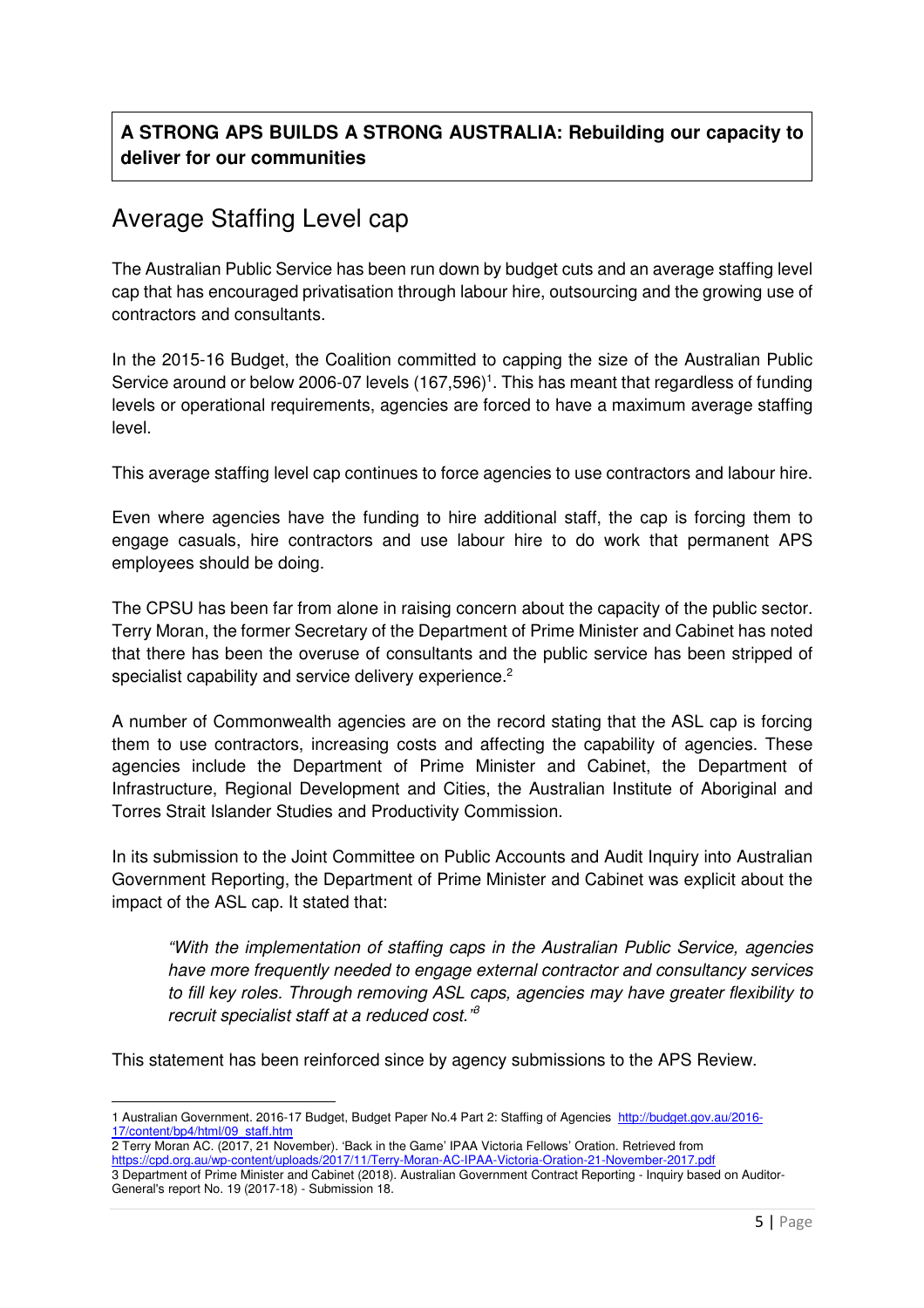In its APS Review submission, the Department of Infrastructure stated that:

"…the cap also creates capability challenges by increasing the use of labour-hire contractors. Contractors allow the APS to employ people above the ASL cap and also engage external specialist skills that may not be required over the longer term. However, contractors cost around 40 per cent more than permanent staffing and when they leave there is a loss of corporate knowledge."<sup>4</sup>

AIATSIS stated in its submission to the APS Review that "the ASL cap is blind to funding levels" and operational requirements, forcing the Institute to rely on external contractors to deliver on core functions." AIATSIS stated it has led to a situation where contractors are fulfilling core functions, leading to inefficiencies, affecting attraction and retention and leading to increased costs. It provided the example of being funded for an additional 54 ASL but due to the ASL cap, they were forced to hire contractors, costing 25% more, effectively reducing the number of positions by 14.<sup>5</sup>

Most notably, the Productivity Commission recommended removing the cap on directly employed NDIA staff as it may hinder the ability of the NDIA to manage the NDIS effectively and independently. It recommended that:

"…the Australian Government remove the cap on directly employed staff. This is on the basis that the NDIA is best placed to determine the most effective and efficient staff mix to deliver the scheme, within the constraints of its capped operating budget.<sup>"6</sup>

The Commission also identified a link that the staffing cap encouraged outsourcing, stating that:

"The rationale for the cap on directly employed staff appears to be to encourage the NDIA to enter into community partnerships. While it is important that the NDIA works collaboratively with the community to deliver the scheme, it could also lead to poorer outcomes. For example, the NDIA outsourcing a lot of its work can present a particular risk when the agency is so new and needs to build institutional expertise and capability."<sup>7</sup>

This arbitrary cap is creating a perverse incentive that it not guided by the best use of resources. The cap is an ideologically driven commitment that is damaging to the capacity of the public service and costing the community, which the Commonwealth needs to end.

RECOMMENDATION: Abolish the average staffing level cap, which is driving the privatisation of core APS functions, outsourcing and the use of labour hire.

 $\overline{a}$ 

<sup>4</sup> Department of Infrastructure, Regional Development and Cities (2018). Submission to the Australian Public Service Review. Retrieved from https://uploadstorage.blob.core.windows.net/submission-uploads/fil03f37a05e11f3cd92959e.pdf

<sup>5</sup> Australian Institute of Aboriginal and Torres Strait Islander Studies (2018). Submission to the Australian Public Service Review

<sup>6</sup> Productivity Commission (2017). National Disability Insurance Scheme (NDIS) Costs, Study Report, Canberra. Retrieved from http://www.pc.gov.au/inquiries/completed/ndis-costs/report/ndis-costs2.pd

<sup>7</sup> Productivity Commission (2017). National Disability Insurance Scheme (NDIS) Costs, Study Report, Canberra. Retrieved from http://www.pc.gov.au/inquiries/completed/ndis-costs/report/ndis-costs2.pdf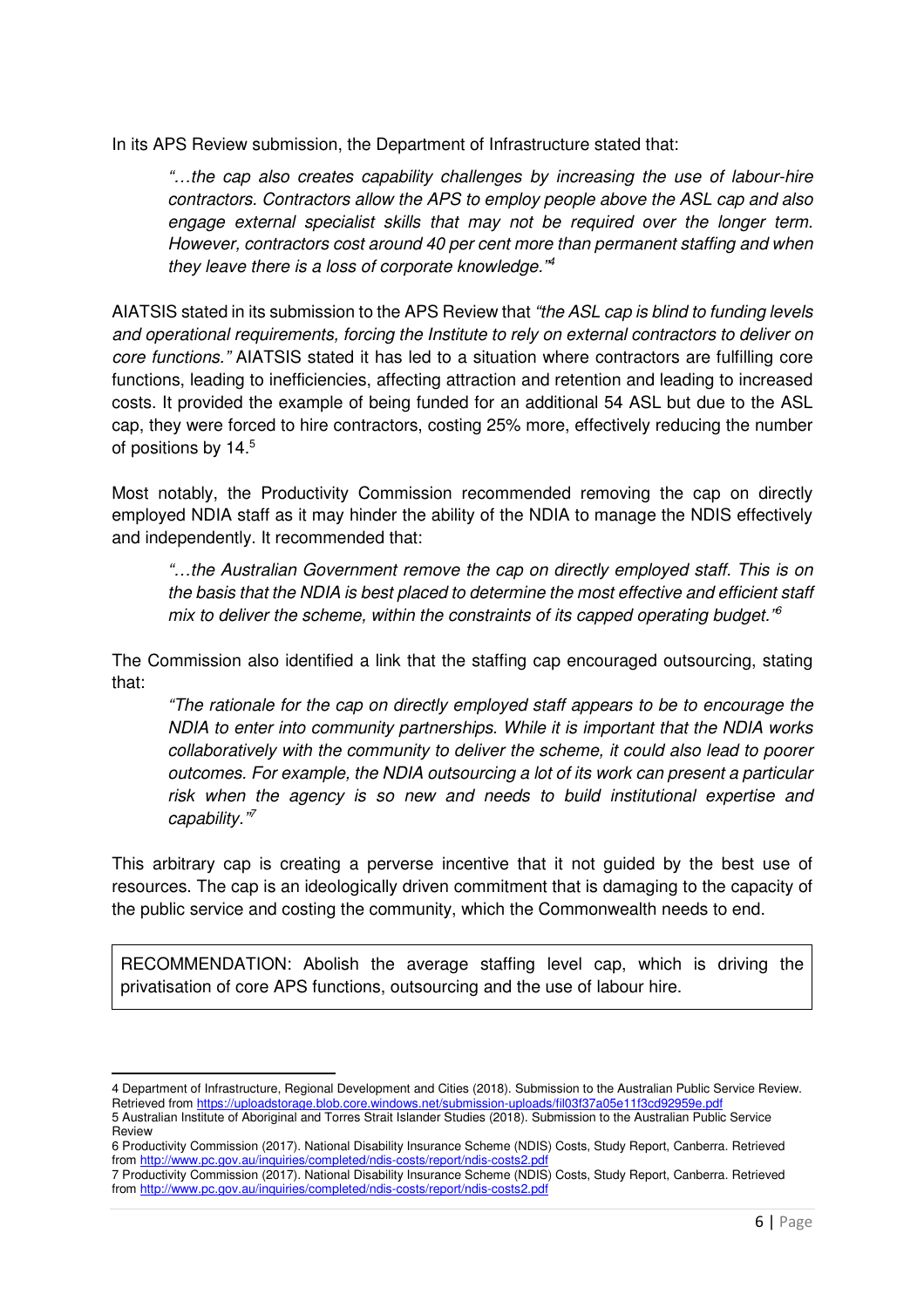# Privatising public services

### **Department of Human Services**

The CPSU has been campaigning against the Government's attempt to privatise of the Department of Human Services, encompassing Centrelink, Medicare and Child Support, chunk by chunk.

Since 2010-11, the professional and technical capacity of the department has been severely eroded. The Department of Human Services (inclusive of Centrelink and Medicare which was merged into DHS), has declined by over 7,000 ASL or over 22 per cent. Staff are under pressure and are doing the best they can in trying circumstances.

### **Table 1. Average Staffing Levels from 2010-11 to 2018-19 from the Budget Papers<sup>8</sup>**

| <b>Financial</b><br>Year | $2010 -$ | $2011 -$<br>12 | $2012 -$<br>13 | 2013-<br>14 | $2014 -$<br>15 | 2015-<br>16 | 2016-  | 2017-<br>18 | 2018-<br>19 | Change | Change<br>% |
|--------------------------|----------|----------------|----------------|-------------|----------------|-------------|--------|-------------|-------------|--------|-------------|
| <b>DHS</b>               | 34,839   | 32.714         | 32.048         | 29,989      | 30,017         | 30.102      | 29,835 | 28.587      | 27.307      | '.532  | $-22%$      |

Increasing casualisation

l

The past five years, following the merger, there has been a dramatic increase in the casualisation of the DHS workforce. The number of non-ongoing staff has increased by 43.2 per cent since June 2013 at the same time as ongoing staffing levels have fallen. This insecure work creates difficulties for both the people doing the work and the DHS clients.

| Table 2. APSC headcount of the Department of Human Services <sup>9</sup> |  |
|--------------------------------------------------------------------------|--|
|--------------------------------------------------------------------------|--|

|           | Jun-<br>13 | Dec-<br>13 | Jun-<br>14 | Dec-<br>14 | Jun-<br>15 | Dec-<br>15 | Jun-<br>16 | Dec-<br>16 | Jun-<br>17 | Dec-<br>17 | Jun-<br>18 | Change   |
|-----------|------------|------------|------------|------------|------------|------------|------------|------------|------------|------------|------------|----------|
|           |            |            |            |            |            |            |            |            |            |            |            |          |
| Ongoing   | 33,857     | 32.943     | 32.405     | 31,516     | 31.090     | 30.427     | 31,628     | 30,913     | 30.240     | 30,439     | 30,059     | $-3,798$ |
| Non-      |            |            |            |            |            |            |            |            |            |            |            |          |
| Ongoing   | 1,950      | 1,452      | 2.339      | 2,810      | 3.769      | 4.283      | 4,927      | 4.225      | 3,780      | 2,826      | 2,793      | 843      |
| Total     | 35,807     | 34,395     | 34.744     | 34,326     | 34,859     | 34,710     | 36,555     | 35,138     | 34,020     | 33,265     | 32,852     | $-2,955$ |
| Non-      |            |            |            |            |            |            |            |            |            |            |            |          |
| Ongoing % | 5.4%       | 4.2%       | 6.7%       | 8.2%       | 10.8%      | 12.3%      | 13.5%      | 12.0%      | 11.1%      | 8.5%       | 8.5%       |          |

Ongoing staff levels have fallen from 3,798 from June 2013 (33,857) to December 2017 (30,059), a decline of 11.2 per cent. On top of that DHS has increased the number of "irregular/intermittent non-ongoing" personnel to 1,754 irregular or intermittent, an increase from 998 in June 2013.

Unsurprisingly, staff are struggling with workloads and call waiting times continue to be at record highs.

<sup>8</sup> Average Staffing Level means the number of full-time equivalent employees receiving salary or wages (Paid FTE ) by the organisation averaged over the financial year. More information at: http://www.apsc.gov.au/publications-and-media/currentpublications/workforce-analysis/appendix-a. Note: Bar 2016-17, estimates are from the following years Budget Papers e.g. 2010-11 from 2011-12 Budget Papers 9 APSEDii database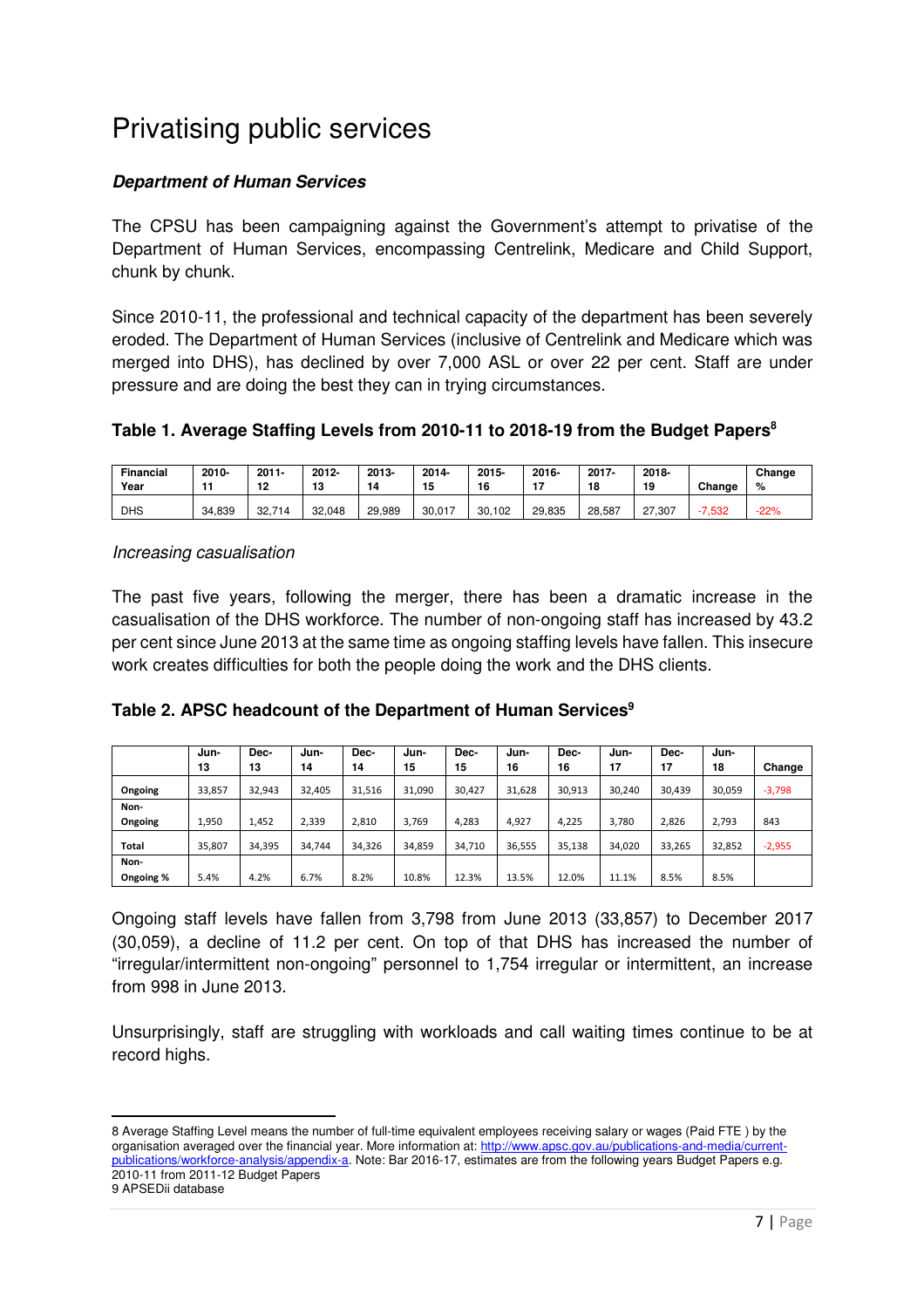In 2017-18, 48 million people received busy signals, an improvement from 55 million in 2016- 17 but still significantly higher than the 29 million in 2015-16.<sup>10</sup>

In 2017–18, the department recorded 236,563 complaints about Centrelink services, up from 168,709 complaints in 2016-17. Amongst complaints, nearly half (40.7 per cent) were made by clients tired of waiting too long for claims, not receiving updates on their progress or needing to contact the agency multiple times to advance them. The third most common complaint was difficulties with phone services, including complaints about hold wait times, engaged signals and call disconnections (12.1 per cent).<sup>11</sup>

Rather than ensuring ongoing, career-based APS jobs and face-to-face interaction, departments engage labour hire companies to circumvent these caps. The people employed through these arrangements are doing core DHS work, the same duties as APS staff, but are trained and paid less. Labour hire numbers are not included in Departmental staffing reports.

The Department, in response to an ANAO report, estimated that reducing the average speed of answer to five minutes would require an additional 1,000 additional staff.<sup>12</sup> However, the Government has not acted on this recommendation. Instead they have contracted Serco to provide 250 outsourced call centre jobs, contracted Adecco to provide 1,000 labour hire workers and awarded a \$610,000 limited tender contact to Brad Cleveland Company LLC, a US-based consultancy to provide advice on call centres.

In Senate Estimates, the Department of Human Services responded to questions about why Serco was being engaged, stating that "we currently recruited all the way up to our ASL cap" and that they were "fully staffed".<sup>13</sup>.

Some information about the use of labour hire has been revealed through Senate Estimates. During the 2016-17 Supplementary Budget Estimates in October 2016, agencies were asked how many staff were employed through labour hire arrangements and total expenditure on labour hire in 2015-16. The answer to the Questions on Notice provided by the Department indicated it had 467 labour hire staff, at a total expenditure of \$43.296m.<sup>14</sup> CPSU analysis of Austender contacts going back to March 2017 suggests the total spent on contractors and labour hire may be \$278m on 61 contracts.

#### Privatising Centrelink call services

 $\overline{a}$ 

Over the last 18 months, the Government have actively been pursuing the privatisation of Centrelink call centre services, contracting to provide outsourced services. In total, there were 2,750 outsourced positions created.

Services. Retrieved from https://www.aph.gov.au/Parliamentary\_Business/Senate\_Estimates/ca/2017-18 Supplementary Budget estimates

<sup>10</sup> Doug Dingwall (2018, 30 October). 'No party poppers' for Centrelink's 48 million unanswered calls. Sydney Morning Herald. Retrieved from https://www.smh.com.au/politics/federal/no-party-poppers-for-centrelink-s-48-million-unanswered-calls-20181029-p50co2.html

<sup>11</sup> Department of Human Services. Annual Report 2017-18. P.161

<sup>12</sup> Australian National Audit Office (2015), Audit Report No.37: Management of Smart Centres' Centrelink Telephone Services, p.56 13 Parliament of Australia. (2017, 25 October). 2017-2018 Supplementary budget estimates - Social Services and Human

<sup>14</sup> Senate Community Affairs Legislation Committee (2016, 20 October). Supplementary Budget Estimates – Answer to Questions on Notice: Department of Human Services Topic: Staffing – labour hire, Question reference number: 45 (HS 46)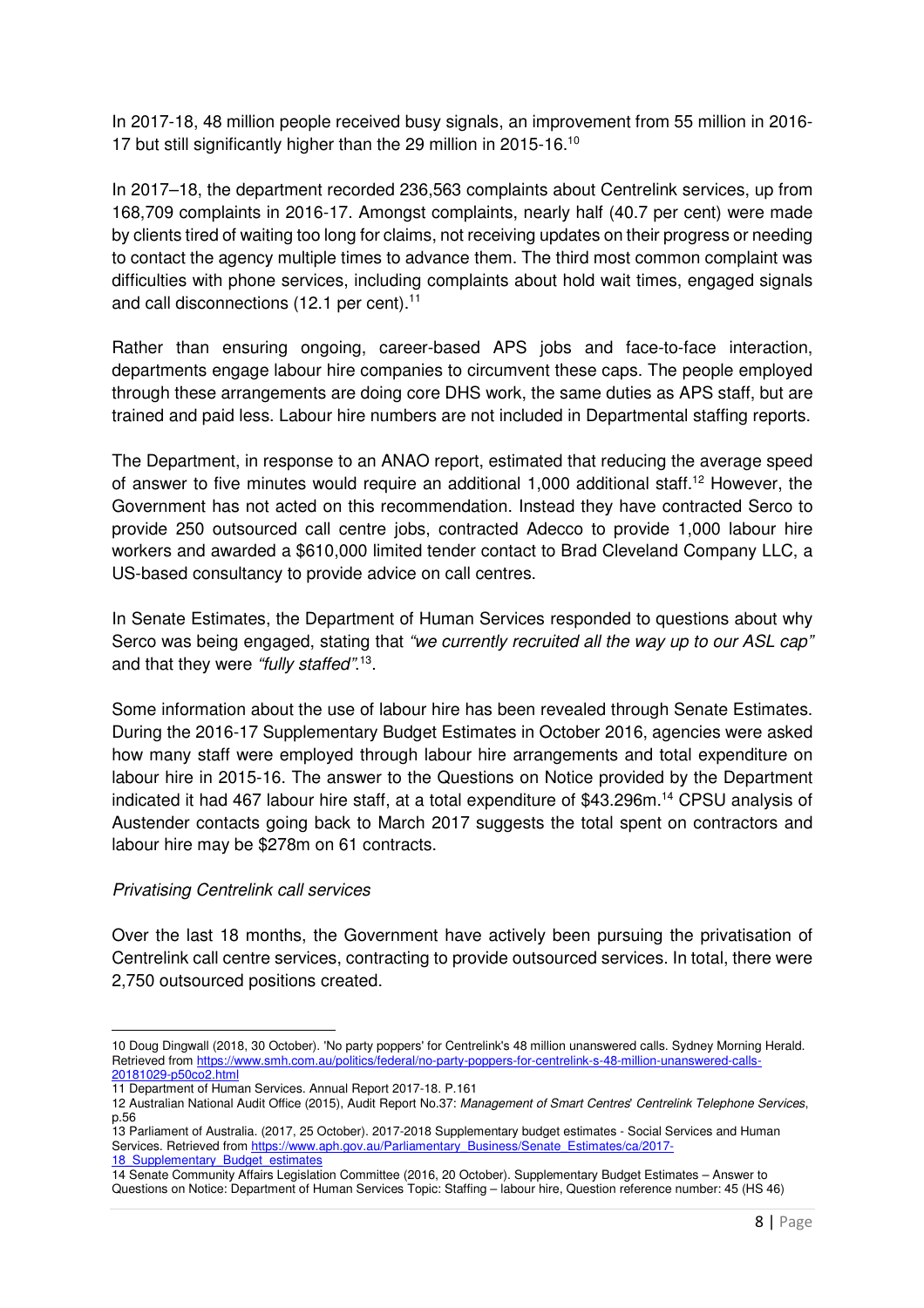Call waiting times, a product of the government's cuts to the department have been cited as the reason to outsource core public sector work. This is a classic example of running down a public service to justify its privatisation.

#### **Serco**

In the 2017-18 Budget, the Government announced a pilot outsourcing project of 250 call centre jobs under a 2-year contract for \$53 million. On October 11, 2017 it was announced that the contract for that pilot project was awarded to Serco to operate a call centre in Melbourne's Mill Park<sup>15</sup>.

Clients who call the DHS may have their call about Centrelink online support services and myGov support, BasicsCard general inquiries and reporting of employment income answered by Serco.

The Serco contract is for 2 years, and the staff employed to do this work are being paid roughly half that of APS3 Centrelink staff who perform the same work. This is a clear attack on the quality of APS jobs which has to date afforded public servants a valued work-life balance.

The introduction of labour hire staff to a highly trained and skilled DHS workforce has begun to result in deskilling and a loss of departmental capacity. CPSU members in DHS have reported plummeting morale as non-ongoing staff find their jobs at risk of being replaced by labour hire employees, and long-term staff leave the department. The CPSU is aware of at least two staff who were dismissed from DHS that have returned as labour hire. Furthermore, the CPSU is aware of long serving non-ongoing staff who have left work for DHS on Friday and returned on Monday going the same job for labour hire earning significantly less.

Experienced debt management staff have been redeployed to other areas of the Department and replaced with new permanent and casual staff who could be trained in the new process unburdened with the knowledge of the previous checks and balances that were removed. This has continued as compliance work now makes up the bulk of the work that has been outsourced to the Serco call centre.<sup>16</sup>

There are the added concerns that sensitive customer data is being handed from DHS to external providers. Compliance work usually undertaken by trained APS officers. This core APS function comprises the provision, approval and auditing of federal benefit payments to DHS customers. As a growing number of simple enquiries are being resolved online, Serco staff are receiving increasingly complex confidential enquiries, involving direct customer contact and the handling of sensitive data.

In addition to the associated confidentiality concerns, DHS employees and customers have reported mistakes routinely made by Serco call centre staff, including reported earnings being processed incorrectly, overpayments being made to customers and incorrect debts being

 $\overline{a}$ 15 Nadine Flood (2017, 2 May). Federal budget 2017: More public service cuts will harm Australia and the government itself. Retrieved from https://www.smh.com.au/opinion/federal-budget-2017-more-public-service-cuts-will-harm-australian-and-thegovernment-itself-20170502-gvx5ln.html

<sup>16</sup> Christopher Knaus (2017, 22 November). Centrelink to use 1,000 labour-hire staff to help recover welfare debts. Guardian Australia. Retrieved from https://www.theguardian.com/australia-news/2017/nov/22/centrelink-to-use-1000-labour-hire-staff-tohelp-recover-welfare-debts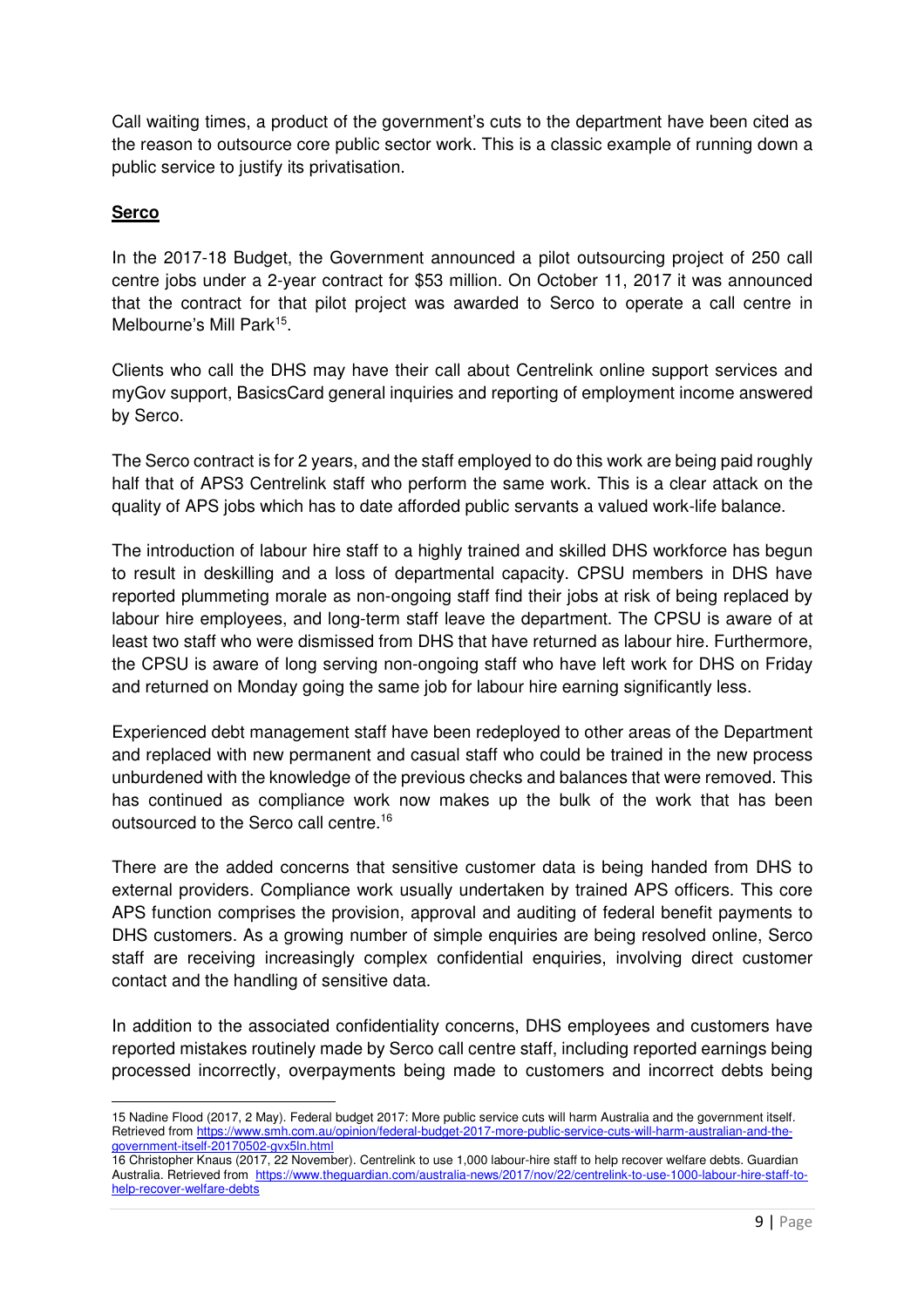raised. These incidents directly disadvantage vulnerable DHS customers, and then must be rectified by trained APS staff, resulting in inefficient double-handling. Anecdotally members are reporting an increase in foot traffic to Service Centres from customers who have called Serco.

The CPSU has kept a record of reported incidents of DHS customers being transferred back and forth between multiple Serco call centre operatives, without receiving adequate answers to their queries. One customer reported being on the phone to this call centre for two hours and transferred between operatives a total of seven times during that period. The call was eventually transferred back to the same staff member who initially answered it.

There have also been reports of a high turnover of Labour Hire Staff with a member who is involved in training Serco staff reporting inadequate training, high staff turnover and a relaxed approach to hiring.

Despite the length of pilot being two years, 6 months into the pilot, the Government claimed the pilot was successful in meeting its aims and announced further outsourcing. The stated aims of the pilot were to

- see whether increasing capacity through a provider, using the department's systems and processes, was possible; and
- assess the effectiveness and efficiency of such a model.

The CPSU has been informed that independent evaluation concluded that both these aims have been achieved. The Government, however, has refused to release the independent evaluation report, citing Cabinet in Confidence.

#### **Adecco**

 $\overline{a}$ 

Most significant of these labour hire contracts has been the engagement of 1,000 staff through labour hire company Adecco to conduct compliance work.<sup>17</sup> This process has been conducted in secret with no public scrutiny or consultation.

Adecco is a human resource services company that provides temporary and permanent staffing and career management services. Adecco have been used to provide labour hire workers to governments in Australia and New Zealand.

In 2016, Adecco generated over \$500m in revenue. Adecco only had 421 directly employed employees.<sup>18</sup> This contract for Adecco Pty Ltd to supply labour hire workers for DHS for compliance work is a very large contract for the provision of 1,000 labour workers for multiple years. It was not subject to an open tender and the contract was awarded from a panel.

<sup>17</sup> Doug Dingwell (2017, 22 November). Centrelink under fire for outsourcing 1000 jobs through labour hire. Canberra Times. Retrieved from http://www.canberratimes.com.au/national/public-service/centrelink-under-fire-for-outsourcing-1000-jobsthrough-labour-hire-20171122-gzqjwl.html

<sup>18</sup> IBISWorld (2017, 31 December). Adecco Holdings Pty Limited - Premium Company Report Australia. Retrieved from https://www.ibisworld.com.au/australian-company-research-reports/administrative-support-services/adecco-holdings-ptylimited-company.html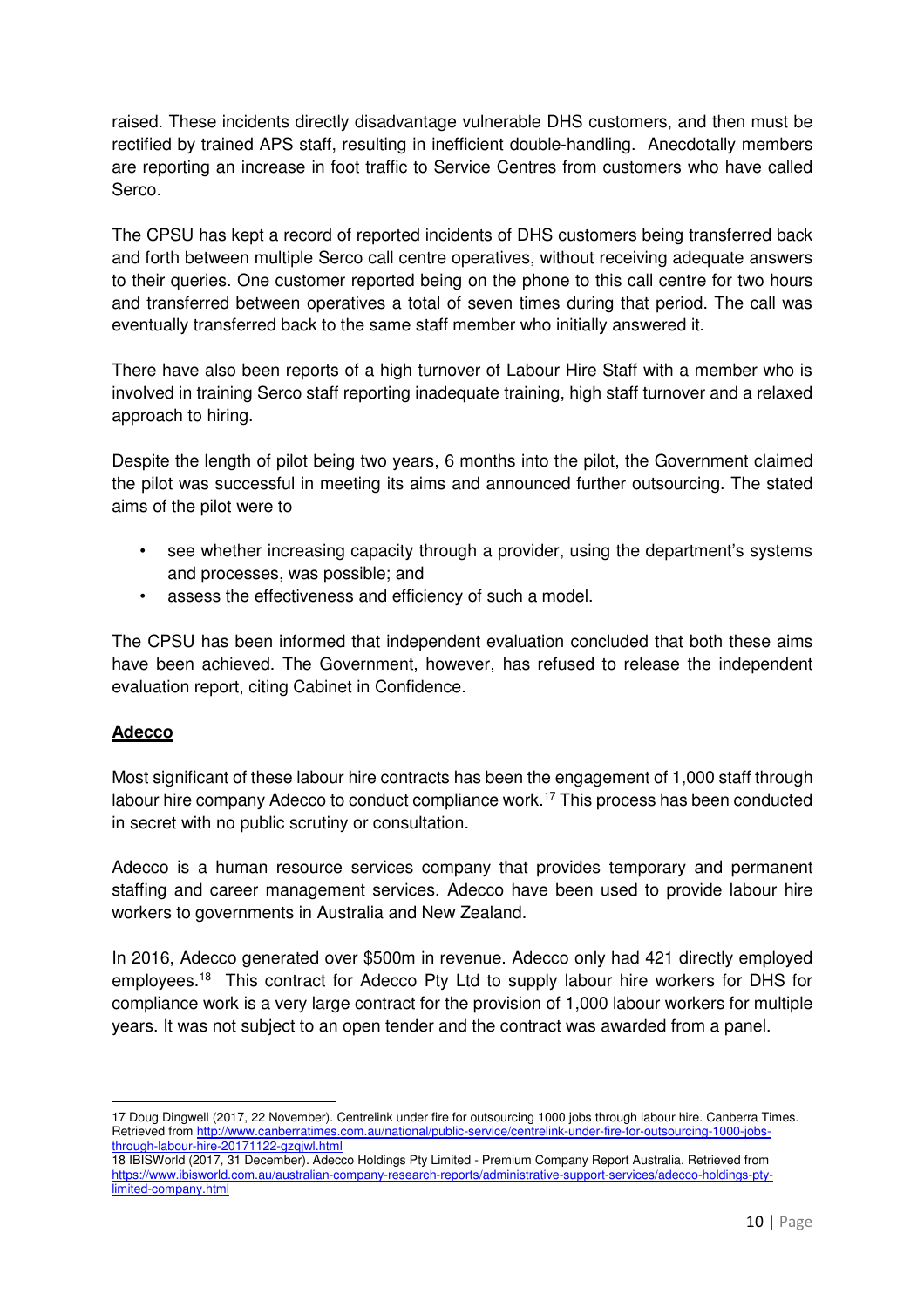The Department has confirmed that "Labour hire staff have been delegated the power to raise debts under the Social Security Act 1991 and the Student Assistance Act 1973 and to conduct an internal review that may result in the alteration of a debt."<sup>19</sup> These people will be working alongside APS employees doing the same work but on different conditions. Rather than enjoying the salaries and conditions of the DHS enterprise agreement, these workers are award-dependent.

The aggressive progress of privatisation is at the expense of service delivery and the quality of the jobs held by our CPSU members. If the privatisation of our social security system is not stopped now, it will have serious consequences for jobs and the degradation of service quality.

## Department of Home Affairs

 $\overline{a}$ 

The CPSU is strongly opposed to the move to privatise the delivery of Australia's visa system.

The proposal to outsource visa processing is straight out of the Abbott Government's National Commission of Audit.**<sup>20</sup>** It called for "the development of a business case and scoping study for the outsourcing of visa processing functions. This study should identify and group functions that are suitable for outsourcing and include a strategy for approaching the market to maximise savings.<sup>"21</sup> The Department of Immigration and Border Protection has already indicated it believes client services, data collection and verification and visa assessments are candidates for outsourcing.

Australia's immigration system should be about ensuring the safe and regulated facilitation of movement of foreign nationals through Australian borders. It is not a business, should not be treated as such, and must not be outsourced.

This emphasis on cost and speed could be at the expense of safety and security, particularly as the Department is aggressively seeking to outsource functions. Furthermore, recent testimony to Senate Estimates indicates there is a workforce of over 2,500 that does visa assessments, approximately 1,800 onshore and 1,200 offshore,<sup>22</sup> whose jobs would be under threat.

The Government has released a Request for Tender outlining a plan to finalise its privatisation by October 2019 with a contract length of 10 years. Initial functions in scope for this initial privatisation includes digital client services, digital data collection and verification, simple assessments, client notification and provision of information for reviews and nudges towards self-resolution, ongoing revalidation and engagement. The visas in scope are shorter term visas including for visitors, students, temporary skilled workers, a range of special purpose temporary visas and one longer term visa. The RFT indicates that the Australian Government

https://parlinfo.aph.gov.au/parlInfo/search/display/display.w3p;db=COMMITTEES;id=committees/estimate/75507344-48f1- 4665-8f23-623c6eb5c20d/0002;query=Id:%22committees/estimate/75507344-48f1-4665-8f23-623c6eb5c20d/0000%22

<sup>19</sup> Senate Community Affairs Legislation Committee (2018, 31 May), Budget Estimates 2018–19. Answer To Question On Notice: Department Of Human Services

<sup>20</sup> Australian Government (2014, February). The Report of the National Commission of Audit: Phase One. National Commission of Audit. Retrieved from http://www.ncoa.gov.au/report/phase-one/recommendations.html

<sup>21</sup> Australian Government (2014, February). Appendices to the Report of the National Commission of Audit: Volume 2. National Commission of Audit. Retrieved from http://www.ncoa.gov.au/report/appendix-vol-2/10-11-outsourcing-visa-processing.html 22 Senate Legal and Constitutional Affairs Legislation Committee (2018, 22 May). Senate Estimates - Home Affairs Portfolio: Department of Home Affairs. Retrieved from. Retrieved from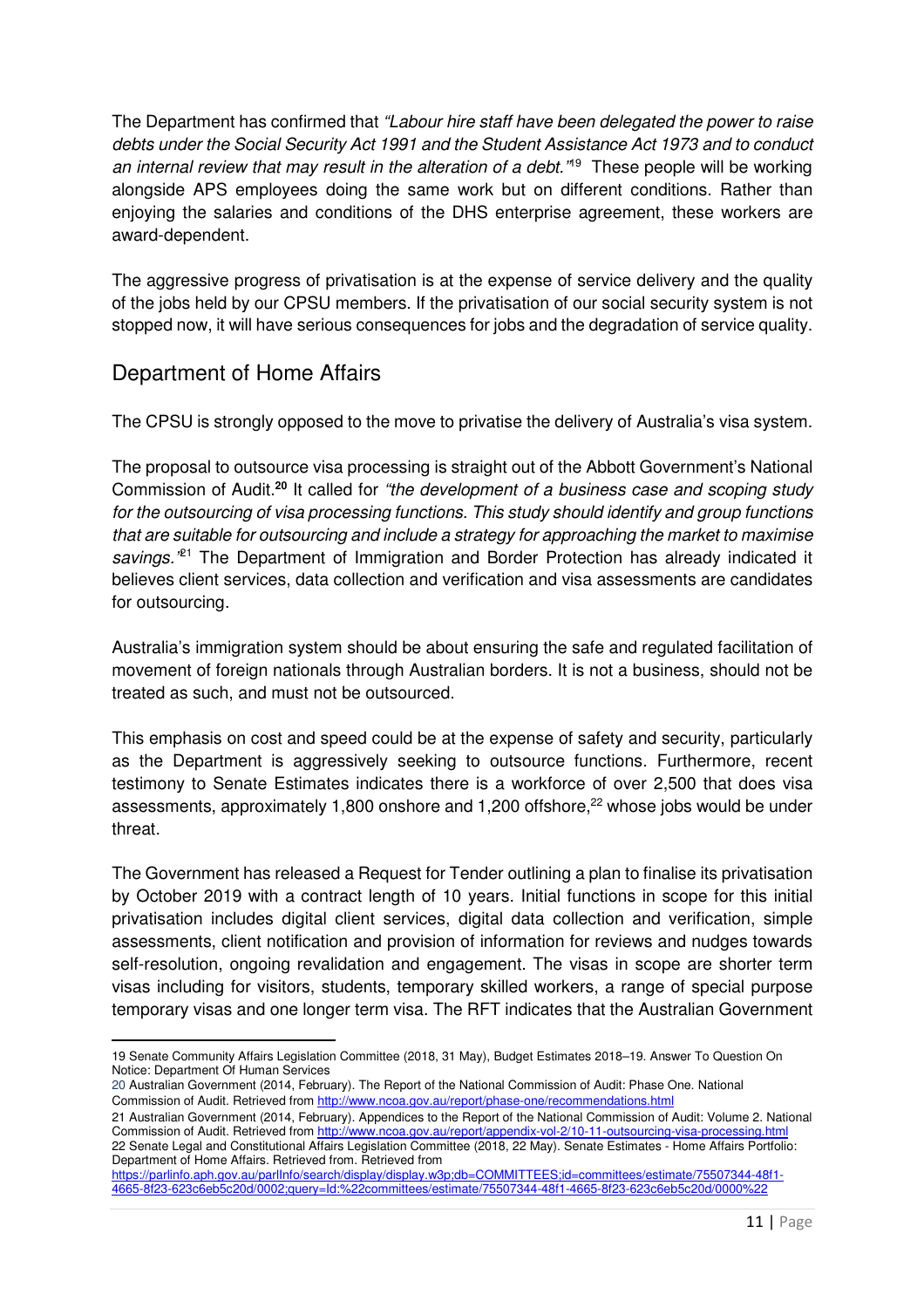will retain the option to extend the scope of the Platform for other long-term visas and ultimately citizenship in the future.

While the signed contract would be required to protect the \$2 billion that pours into government coffers every year from visa application charges, it would allow the company running the system to recoup a service fee on temporary visas of around \$35 per visa. Based on the last financial year intake, the \$35 fee would bring in \$315 million, and under the predicted 13 million visa applications to be made in 2028-29, revenue would increase to \$455 million a year.<sup>23</sup> As the estimated cost of the new system is at least around \$1 billion over a ten-year period, $24$ it would be a substantial profit for the private provider.

CPSU concerns about what this proposed privatisation are exacerbated by what seems to be a closed tender process, as only two shortlisted companies are in line to be handed Australia's visa processing system. With phase one of this process closing on February 20, the perception is that a decision is being rushed prior to the next election to avoid scrutiny. Recent revelations about the closed tender process that resulted in Paladin being awarded a contract for security and other services at the Manus Island detention centre have not alleviated these concerns.

The overseas experience of outsourcing visa processing shows security problems with privatised visa processing systems and the possibility of work being subcontracted offshored with implications for the integrity of the system. In 2015, the operations of VFS Global, which acts for around 45 governments, were temporarily suspended after a technical glitch allowed visa applicants in Italy to access other people's private information.<sup>25</sup> In 2007, the British Foreign and Commonwealth Office shut down its online visa application service, also provided by VFS Global, after a security breach was discovered that allowed unprotected information including claimant addresses, dates of birth and passport numbers, to be easily accessible for more than a year.<sup>26</sup>

These private operators such as VFS Global not only receive filled out visa application forms and passports but also collect fingerprints or other biometric data. The experience overseas is that any monitoring of privatised providers is decentralised, and there is no guarantee of a consistent level of accountability. The privatisation of visa processing by the Spanish Government to VFS Global resulting in the handling of personal documents and biometric data being subcontracted to a provider in India, reducing the capacity of governments to hold the provider to account.<sup>27</sup>

27 Sánchez-Barrueco, María-Luisa (2018). "Business as usual? Mapping outsourcing practices in Schengen visa processing." Journal of Ethnic and Migration Studies 44.3. Retrieved from

http://www.tandfonline.com/doi/full/10.1080/1369183X.2017.1301814

 $\overline{a}$ 

<sup>23</sup> Sally Whyte (2018, 8 December). Millions on the table as government looks to privatise visa system. Canberra Times. Retrieved from https://www.canberratimes.com.au/politics/federal/millions-on-the-table-as-government-looks-to-privatise-visasystem-20181207-p50kxv.html

<sup>24</sup> Legal and Constitutional Affairs Legislation Committee (2018, 22 October). Senate Estimates - Home Affairs Portfolio - Department of Home Affairs. Retrieved from

https://parlinfo.aph.gov.au/parlInfo/search/display/display.w3p;query=Id%3A"committees%2Festimate%2Fc9057e7c-a164- 4ec6-b736-50bf92e1d970%2F0008"

<sup>25</sup> Saeed Kamali Dehghan (2015, 18 July). Users' data compromised after technical glitch at Home Office contractor. The Guardian. Retrieved from https://www.theguardian.com/technology/2015/jul/17/users-data-compromised-after-technical-glitchat-home-office-contractor

<sup>26</sup> Fiona Raisbeck (2007, 23 May). UK Foreign Office shuts down visa service after security lapse. ITNews. Retrieved from https://www.itnews.com.au/news/uk-foreign-office-shuts-down-visa-service-after-security-lapse-81770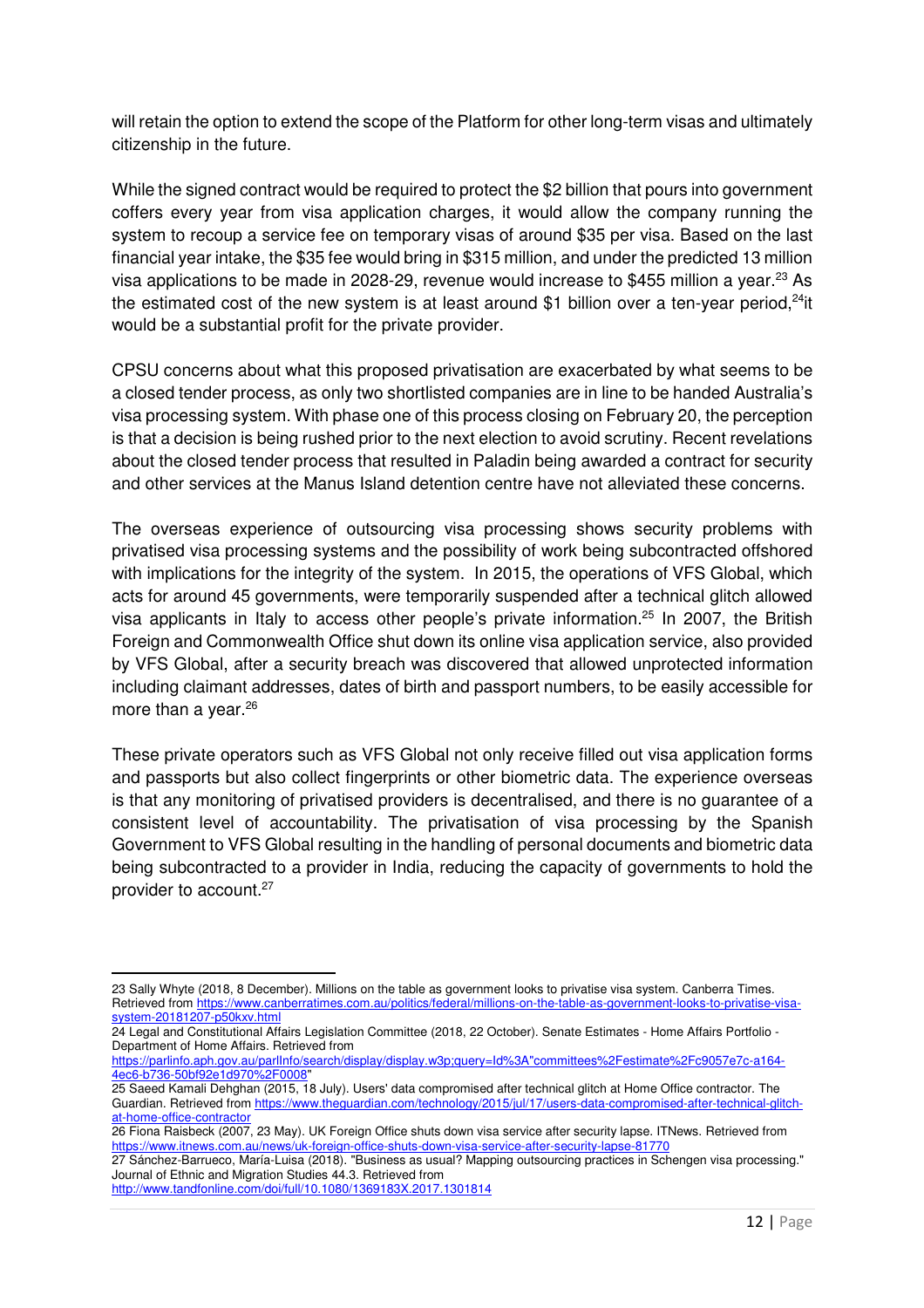While the Department claims it will continue to be responsible for national security and risk assessment and remain accountable and responsible for all visa decision making in the RFT, the CPSU understands the Department would only be assessing any applications against national security considerations and control the risk tiering framework. Members report that even if notionally the Department makes the final decision, in practice, the outsourcing of other functions is likely to result in delegations to lower classifications with the role of APS employees reduced to checking assessment reports from private providers for typos before approval.

Members have informed us that all the proposals will require private providers having access to Departmental systems as they will be collecting data and feeding it in. Providers would need to be able to read and, in some instances, have editing access to TRIM which has basic personal information, Trips Movement which records passports numbers and Movements Alerts which is a watchlist. Data is likely to be stored in two places and providers are likely to own some or all of any data created from access which may be on sold to third parties. The bundling of services into eight separate bundles means that it is possible that up to eight different companies will have access, drastically increasing the risk of data security breaches and errors. The experience of outsourcing elsewhere is less scrutiny, poor training and errors.

Former Department of Immigration Deputy Secretary Abul Rizvi has also raised concern about visa integrity if profit motive is driving decisions by outsourced providers. This creates the risk of fraudulent visas as Australian visas can be worth a significant sum, especially if work is offshored. It is also unclear to what extent outsourced visa providers would be subject to scrutiny by government agencies such as the Ombudsman and the Auditor-General and whether the Freedom of Information Act still be applicable.

Given the poor experience overseas and questionable evidence used to justify privatisation, the Government should abandon plans to private our visa system.

RECOMMENDATION: Reverse the privatisation of the Department of Human Services by increase the number of secure permanent jobs in the public service, through eliminating the use of labour hire, and reducing the use of contract call centres, casual and non-ongoing positions, and increasing funding.

RECOMMENDATION: Abandon the privatisation of the visa processing system.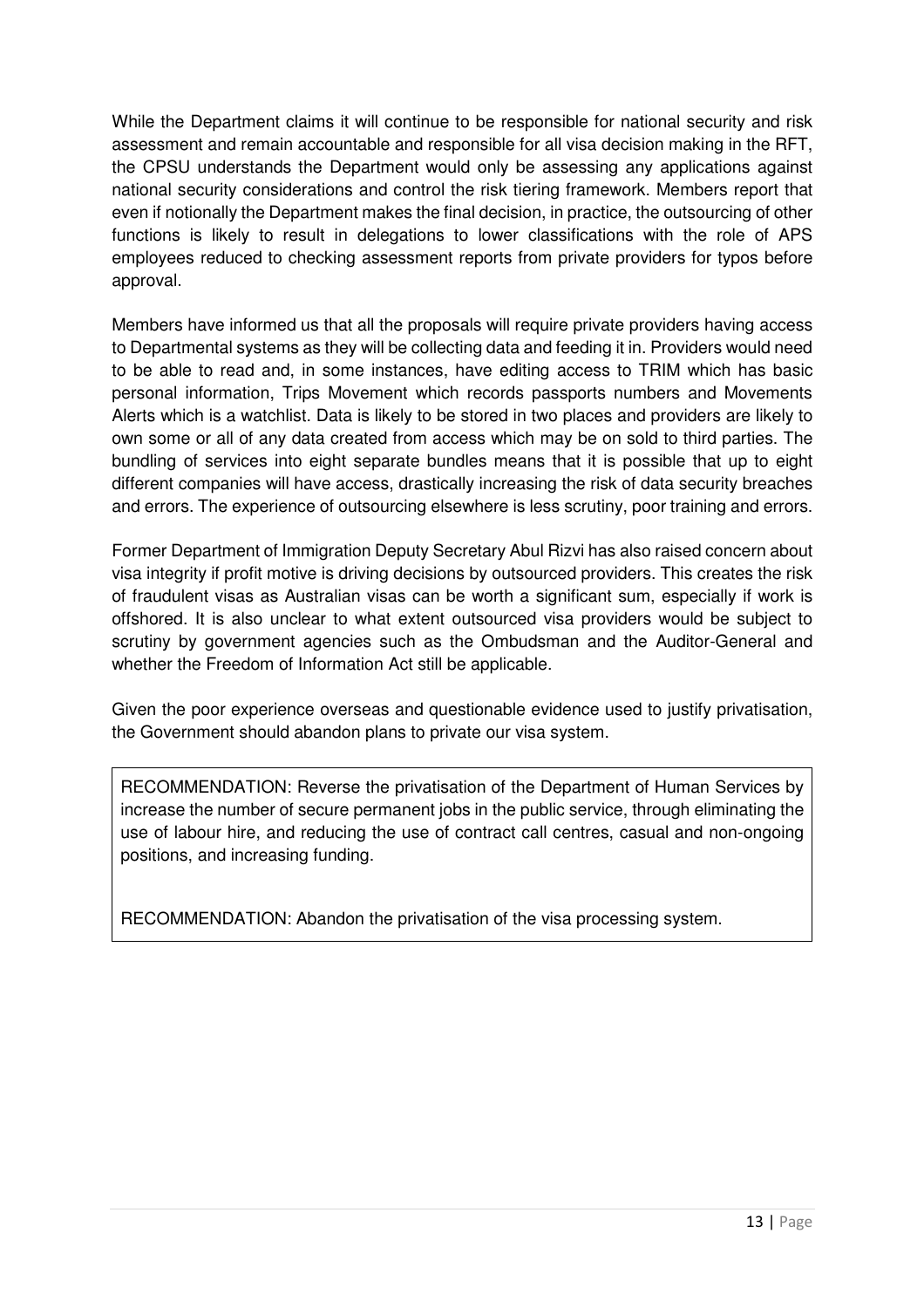# Bargaining policy

l

Another round of APS bargaining has commenced. commencing, with agencies in negotiation, the Bargaining Policy 2018 broadly adopts the same approach to wages and conditions is broadly the same as the last bargaining policy. This dragged on for over four years and caused considerably disruption across the APS. For many people working the APS it also caused considerably personal hardship.

In a throwback to WorkChoices, the new policy continues to undermine collective bargaining. It does not require agencies to bargain new enterprise agreements and encourages agencies to use individual contracts and Individual Flexibility Arrangements.

The policy explicitly calls for wage suppression 'in the current economic circumstances. Wage Price Index projections of 3% per annum in the Budget are far above the 2% on offer from the 2018 Bargaining Policy. There is no recognition of the wage freeze that people work in the APS endured through the 2014 bargaining round.

The new policy prevents employees from genuinely bargaining for better job security by banning content that restricts the use of contractors, labour hire or contingent workers (casuals). It continues with the prohibition on enhancements and a ban on back pay, even if delays in bargaining are clearly the employer or government's fault.

The bargaining policy adopted by the Government for its public sector workforce impacts on the level of wages growth across the wider economy. The last bargaining round saw, on average, an increase of 2% per annum for most employees, below CPI and wage increases for public sector workers in other jurisdictions. This low wage growth in the public sector directly contributed to low wages growth for the rest of the Australian workforce. This Government has acknowledged the role that its wages policy plays in the broader economy, stating that "the public sector is a large employer – its wage outcomes have a macroeconomic effect."<sup>28</sup>

There is broad agreement that workers' wages need to be increased. As Treasurer, Scott Morrison even admitted that low wage growth is significant economic problem and a drag on general demand and government revenue.<sup>29</sup> The RBA Governor Philip Lowe has said that low wages threaten economic growth and that workers' incomes need to rise.<sup>30</sup>

Increasing public sector wages is an effective means to do this. Economist Saul Eslake recommended that government adjust the approach it takes to wages negotiations with its own employees as a means of addressing low wages.<sup>31</sup> Studies have also shown there are

<sup>28</sup> Australian Public Service (2015, 7 August). Australian Government Public Sector Workplace Bargaining Policy. Retrieved from http://www.apsc.gov.au/publications-and-media/archive/publications-archive/2014-workplace-bargaining-policy 29 Henry Belot and Matthew Doran (2017, 13 March). Low wage growth Australian economy's biggest challenge, Treasurer Scott Morrison says. ABC News. Retrieved from http://www.abc.net.au/news/2017-03-13/scott-morrison-low-wage-growthbiggest-challenge-economy/835

<sup>30</sup> Jacob Greber (2017, 19 June). Workers must demand greater share of pie, says RBA governor Philip Lowe Read. Australian Financial Review. http://www.afr.com/news/economy/workers-must-demand-greater-share-of-pie-says-rba-governorphilip-lowe-20170619-gwtxht

<sup>31</sup> Saul Eslake (2017, 4 October). Is faster profit growth essential for a pick-up in wages growth? The Conversation. Retrieved from https://theconversation.com/is-faster-profit-growth-essential-for-a-pick-up-in-wages-growth-83819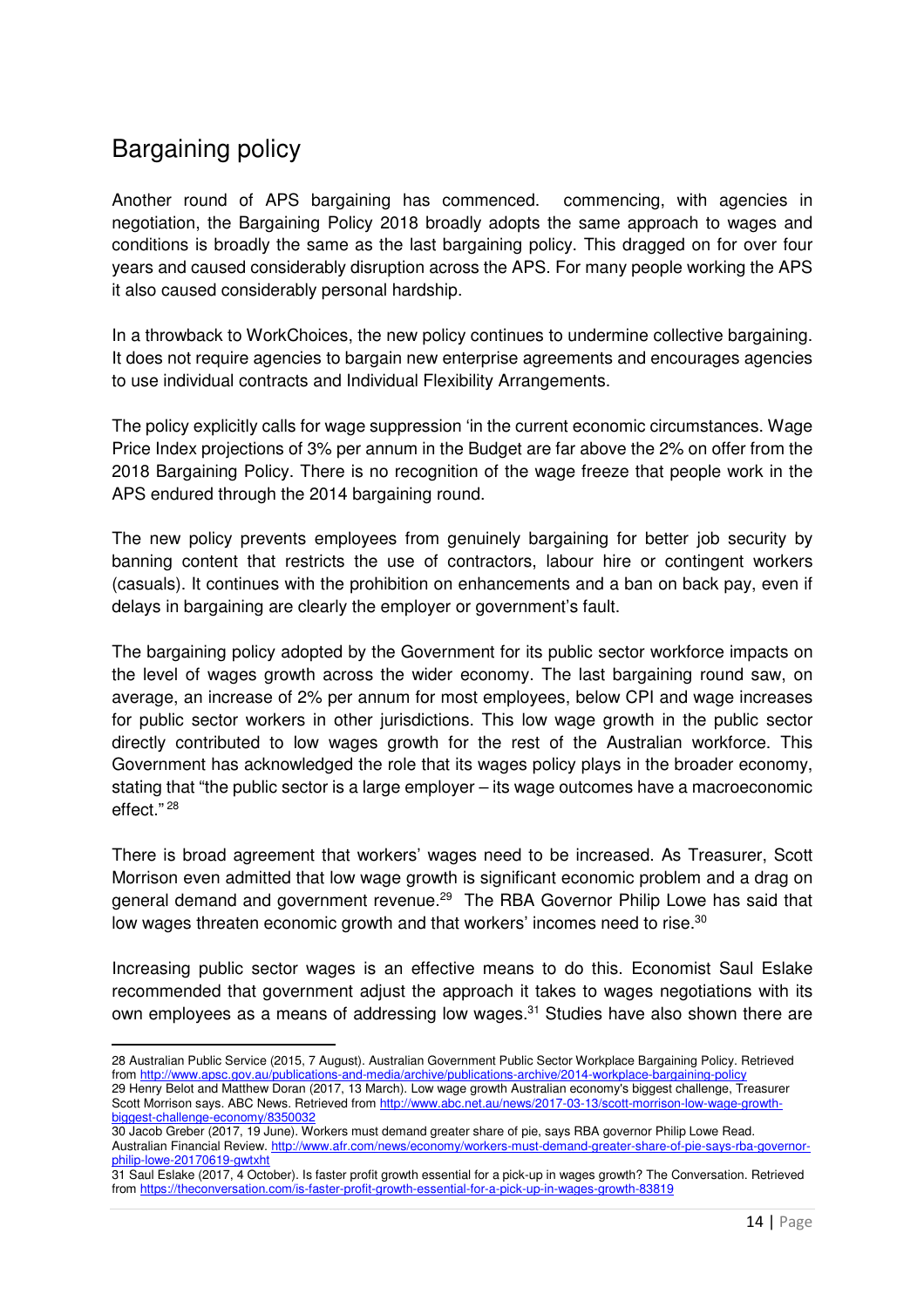economic benefits from increased public sector pay, boosting economic growth and creating additional jobs.<sup>32</sup>

If the Government is serious about reaching a budget surplus that is reliant on optimistic wage growth projections, it should take on board the advice of economists, abandon the 2018 Bargaining Policy and use the lever of increasing public sector wages to increase general demand and help to lift wage growth across the economy.

RECOMMENDATION: Abandon the restrictive 2018 Bargaining Policy and use public sector wages as a macroeconomic lever to lift general demand and wage growth.

 $\overline{a}$ 

<sup>32</sup> Troy Henderson and Jim Stanford (2017, July) False Economies: Unintended Consequences of Public Sector Wage Restraint. Centre for Future Work. p.15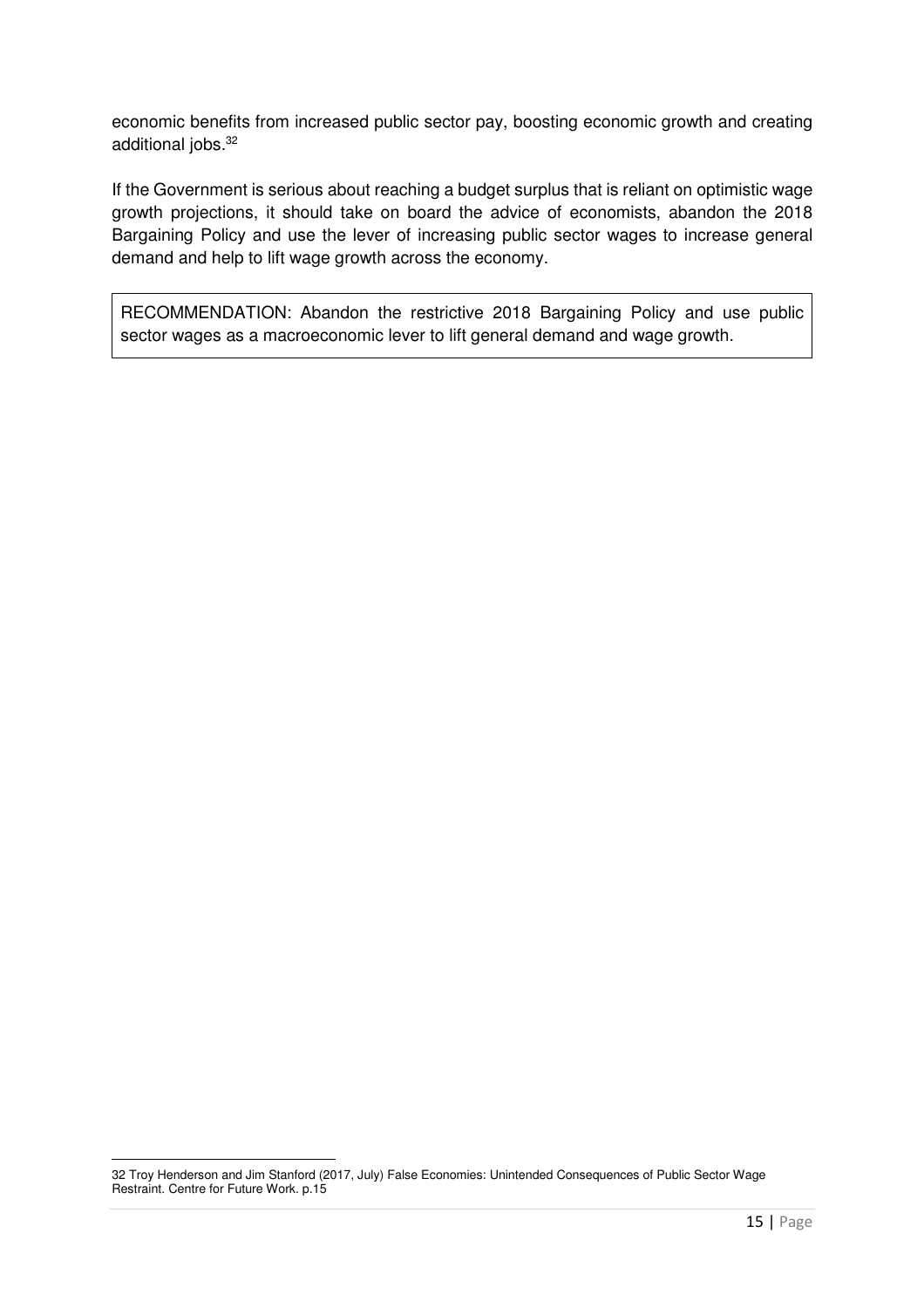## **Digital service delivery**

 $\overline{\phantom{0}}$ 

The current Government has ambitions of being one of the top three digital governments in the world by 2025,<sup>33</sup> however, digital service delivery standards are not meeting community expectations. Citizens expect digital public services to be as good as those provided by the private sector<sup>34</sup> but a significant portion of users' rate government online services as worse than private sector services.<sup>35</sup>

Public confidence in the Commonwealth's ability to deliver services digitally has been undermined by high profile ICT failures such as Robo debt, the Census and ongoing service delivery problems such as unresponsive DHS websites when details are required to be updated to access payments<sup>36</sup> and a failure to design NDIS IT systems around user needs.<sup>37</sup>

Poor quality ICT systems do not just affect the public, they are also a major problem for APS staff. CPSU members across the APS report that ICT systems and applications they use are stopping them getting work done efficiently and accurately. There is also a widespread view that staff have inadequate access to information, decision making and expertise. Unsurprisingly, the 2018 APS agency survey found that improving digital literacy was the top learning and development need for agencies over the next 12 to 24 months.<sup>38</sup>

There are two main reasons for these problems, they are:

- Decades of outsourcing has left the APS overly reliant on external vendors and contractors – creating critical issues with capability and cost.
- Previous ICT reviews and strategies have focussed on achieving savings and missed opportunities for strategic and architectural reform.

The extensive use of contracted providers has exacerbated the problems with ICT upgrades and improving digital service delivery. It has also been a key factor in critically undermining APS capacity in this area. This comes at an additional cost not only in reduced capacity and service difficulties, but also in staffing. The average cost of an APS employee working on IT is about \$132,000 while the average cost of a contractor to the Commonwealth is \$214,000.<sup>39</sup>

The APS is very reliant on external ICT vendors and contractors. Since 2011-12, the proportion of external ICT FTE grew from 23% to 30%, while the proportion of internal FTE

34 Deloitte Touche Tohmatsu (2007), 'One size fits few: Using customer insight to transform government', http://www.deloitte.com/dtt/cda/doc/content/dtt\_ps\_onesizefitsfew\_040908(1).pdf

38 Australian Public Service Commission (2018). 2017-18 State of the Service report: Chapter 7 – Building Capability. Retrieved from https://www.apsc.gov.au/state-service-report-2017-18-chapter-7-building-capability

<sup>33</sup> Digital Transformation Agency (2018) 2025 Digital Transformation Strategy. Retrieved from https://www.dta.gov.au/ourprojects/strategies/digital-transformation-strategy

<sup>35</sup> Miguel Carrasco and Peter Goss (2014, 6 June). Digital Government: Turning the Rhetoric into Reality. Boston Consulting Group. Retrieved from https://www.bcg.com/en-au/publications/2014/public-sector-center-consumer-customer-insight-digitalgovernment-turning-rhetoric-into-reality.aspx

<sup>36</sup> James Elton-Pym. (2018, 3 July) Centrelink website crashes as parents rush to claim new childcare subsidies. SBS. Retrieved from https://www.sbs.com.au/news/centrelink-website-crashes-as-parents-rush-to-claim-new-childcare-subsidies 37 Justin Hendry (2018, 31 December). NDIS IT systems hobbling scheme, inquiry finds. ITNews. Retrieved from https://www.itnews.com.au/news/ndis-it-systems-hobbling-scheme-inquiry-finds-5172

<sup>39</sup> Sally Whyte (2019, February 25) Labor warning to IT contractors: don't poach public servants. Sydney Morning Herald. Retrieved from https://www.smh.com.au/politics/federal/labor-warning-to-it-contractors-don-t-poach-public-servants-20190225 p5102f.html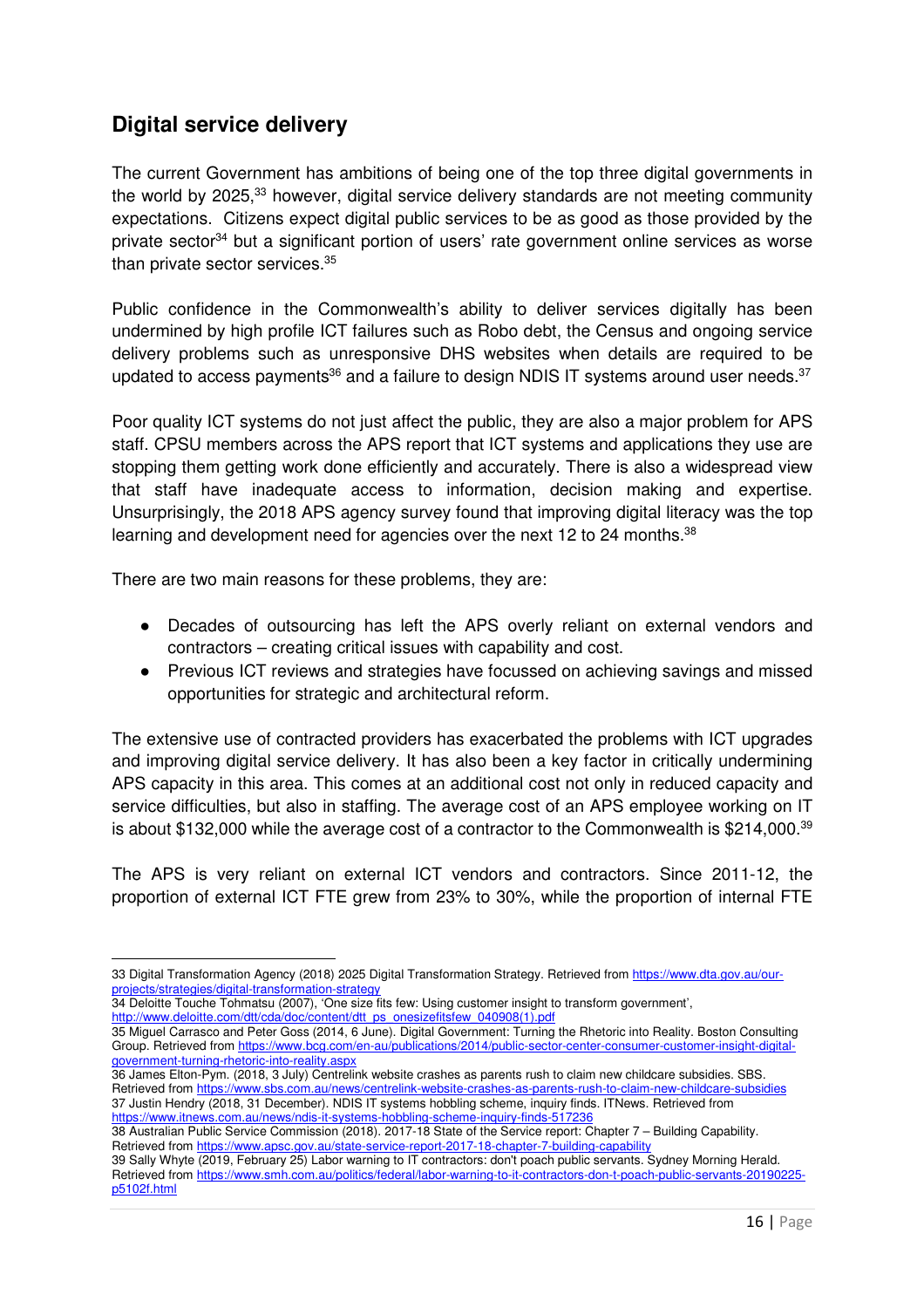decreased from 77% to 70%.<sup>40</sup> Between 2011-12 and 2015-16, the number of ICT FTEs were cut from 17,758 to 15,808 or 11.3% to 10.4% of total entities FTE.<sup>41</sup>

The most recent public data from 2017 indicates, the Australian Public Service employs more than 14,000 ICT personnel, a third of which are contractors. As the share of external ICT personnel has grown over the past five years, the spend on internal ICT personnel has fallen accordingly. This declining internal capacity has occurred over the same time that the ICT failures have increased.

The abandonment of the ACIC Biometric Identification Services Project at a cost of \$34m is an unfortunate example of the negative impact of under resourcing on ICT projects and the lack of capacity in ICT project and contract management.<sup>42</sup>

There is a growing understanding that the use of contractors and consultants has driven the deskilling of the APS. The 2017-18 State of the Service report indicated that agencies are reporting a need to develop digital skills and skill shortages in some digital roles.<sup>43</sup>

Outsourcing as a driver of deskilling is not a new nor novel finding. The 2008 Gershon Report recommended a reduction is the use of external contractors in favour of building internal APS capacity. More recently, the former Digital Transformation Office CEO Paul Shetler went on the public record to outline the impact of outsourcing, stating that:

"Over the last 40 years, as we've outsourced technology, there's been a progressive deskilling of the public service. The reliance on consultants is remarkable and the amount spent on them is eye watering. That's just not necessary if we re-skill the public service…"

Shetler added that the over reliance on external advice carries substantial risks for agencies, noting, "Too frequently, we actually ask vendors to tell us what they think we should buy." The 2016 Census failure provides a good example, where it seems the ABS did not have the expertise to assess the quality or suitability of the advice and products from their external supplier.

The clear gap in capability is recognised within the APS. Most survey respondents to the 2015 APS Census indicated that they knew their agencies need to make greater progress but felt under-equipped to meet the challenges of digital transformation.<sup>44</sup> While many used digital technologies in the workplace, they felt there was a lack of any formal digital skills training.<sup>45</sup>

40 Department of Finance. Australian Government ICT Trends Report 2015-16. Retrieved from https://www.finance.gov.au/sites/default/files/ict-trends-report-2015-16.pd

 $\overline{a}$ 

41 Department of Finance. Australian Government ICT Trends Report 2015-16. Retrieved from https://www.finance.gov.au/sites/default/files/ict-trends-report-2015-16.pdf

42 Australian National Audit Officer (2019, January 21). The Australian Criminal Intelligence Commission's Administration of the Biometric Identification Services Project. Retrieved from https://www.anao.gov.au/work/performance-audit/australiancriminal-intelligence-commission-administration-biometric-identification-services-project

43 Australian Public Service Commission (2018). 2017-18 State of the Service report: Chapter 7 – Building Capability. Retrieved from https://www.apsc.gov.au/state-service-report-2017-18-chapter-7-building-capability

44 Australian Public Service Commission (2015, 23 October). Digital Transformation in the APS. Retrieved from https://stateoftheservice.apsc.gov.au/2015/10/digital-transformation-in-the-aps/

45 Australian Public Service Commission (2015, 23 October). Digital Transformation in the APS. Retrieved from https://stateoftheservice.apsc.gov.au/2015/10/digital-transformation-in-the-aps/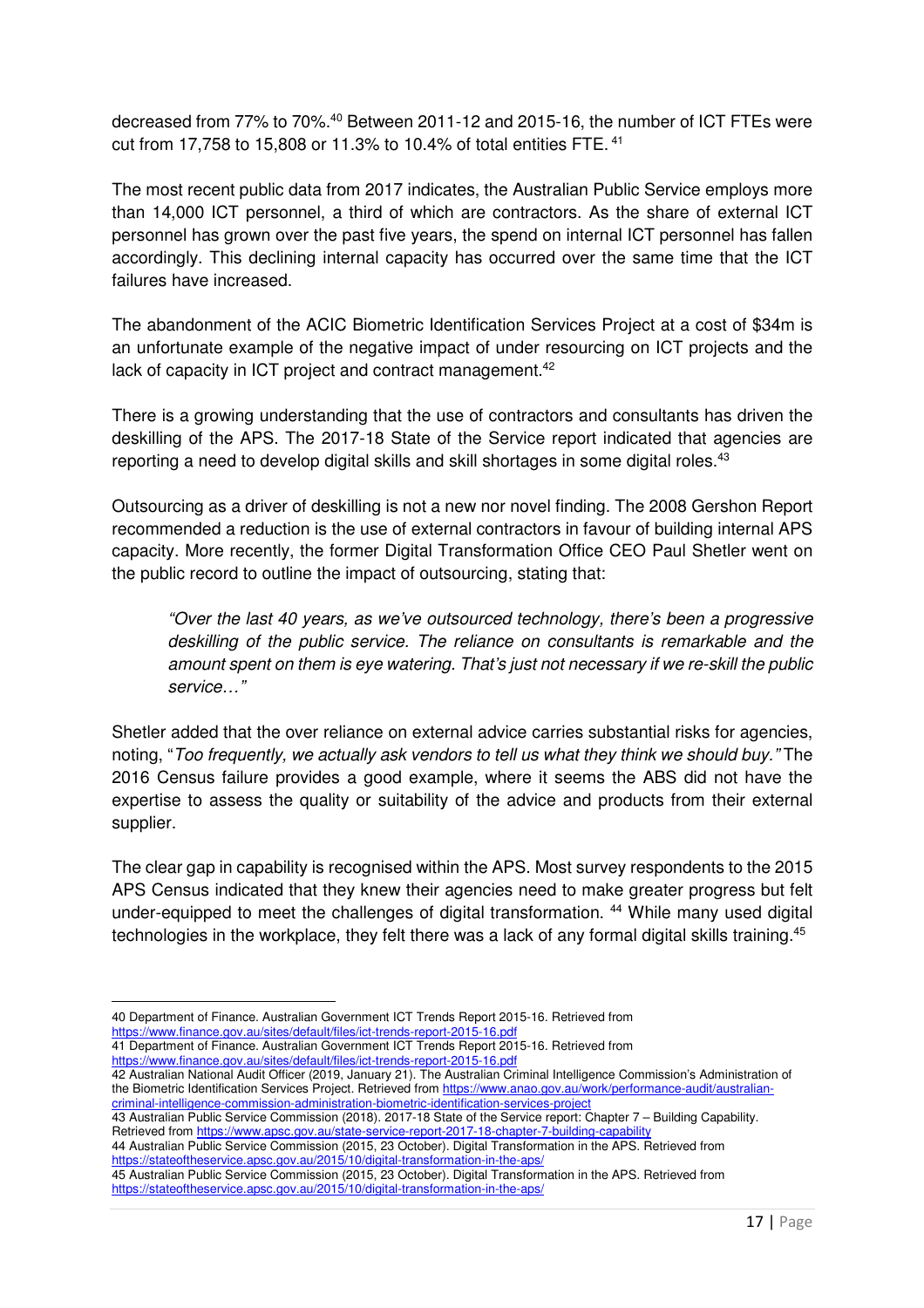The current situation is not working: for clients, staff or government.

Rebuilding APS ICT capacity must be a priority.

The Government's goal should be to provide the Australian public with world-class digital services. Achieving that goal requires:

- Reducing the reliance on external vendors and contractors
- Placing a cap on agency expenditure on consultants and contractors, and reinvesting the savings to build APS staff and internal capacity
- A long-term commitment from Government with associated funding
- Fostering an APS culture that better supports innovation and digital transformation.

RECOMMENDATION: Reconsider digital transformation as an opportunity to improve services, rather than simply an opportunity to cut costs, by:

- investing in staff
- reducing its reliance on ICT contractors and consultants
- providing adequate funding to invest in ICT systems and training that support digital government service delivery and
- involve and utilise staff and the wider community in the development and delivery of digital public services.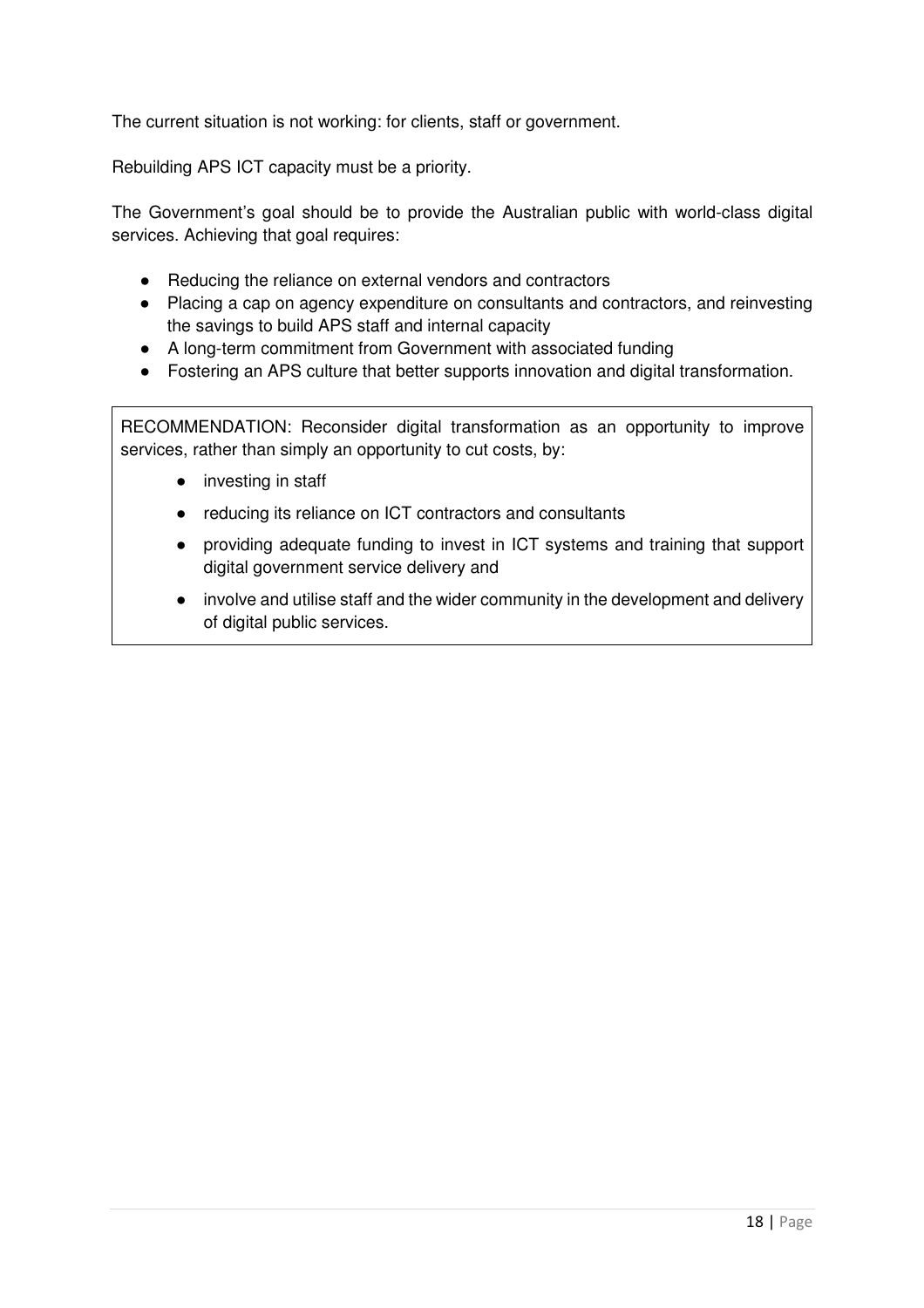## Jobs across our nation, not cuts

Over many years, the CPSU warned the Government in our Budget submissions that constant job and budget cuts will impact on the ability of the public service to deliver programs and services to the wider community particularly in regional communities.

While there is growing public awareness about the problems our public services face, the Government has continued to ignore our warnings about public service jobs and has doubled down on cuts. In the last year alone, between 2017 and 2018, the government cut 1,368 jobs from the Australian Public Service, on top of the 3,635 cut between 2016 and 2017.<sup>46</sup> This is driven in large part by the ongoing application of the ASL cap.

The Department of Human Services has been hit particularly hard by these cuts. In the 2018- 19 Budget, a further 1,280 jobs were cut from the Department of Human Services, with changes to 'workforce composition' code for increased use of labour hire and contracting. Rather than providing new funding to reduce Centrelink call waiting times, \$50m was moved from elsewhere within the Department.<sup>47</sup>

Instead of investing in secure, permanent public sector jobs, the Government has continued cutting jobs from regional locations. Too often, job cuts and closing offices is seen as a 'quickfix' for budget pressures by agencies.

The loss of these quality public sector jobs, particularly in regional Australia, negatively affects local communities.

Many regional areas suffer from unemployment rates higher than the national average with fewer job prospects. These pressures are exacerbated when federal public sector jobs are cut. Not only are there fewer job opportunities, it has flow-on effects to the wider local economy as well.

Rather than create new jobs, the Government's is pursuing the forced relocation of existing APS agencies, functions or jobs under guise of so-called "decentralisation":

- Forced relocations do not provide the net increase in staff needed to rebuild policy development and service delivery capacity.
- There are high transaction costs, including the risk of damage to capacity, as shown by the APVMA relocation, making it a less cost effective method of increasing APS employment in regional locations.
- Relocation can also result in unacceptable personal costs for affected staff and their families.

To date, the following have been moved:

l

- the Office of the Registrar of Indigenous Corporations
- Indigenous Affairs Group Regional Network in PM&C

<sup>46</sup> Australian Public Service Commission (2018) Employment Data 30 June 2018 release. Retrieved from https://www.apsc.gov.au/aps-employment-data-30-june-2018-release 47 Department of Human Services (2018). Department of Human Services — improving service delivery. Retrieved from https://www.humanservices.gov.au/sites/default/files/2018/05/2018-19-budget-104.pdf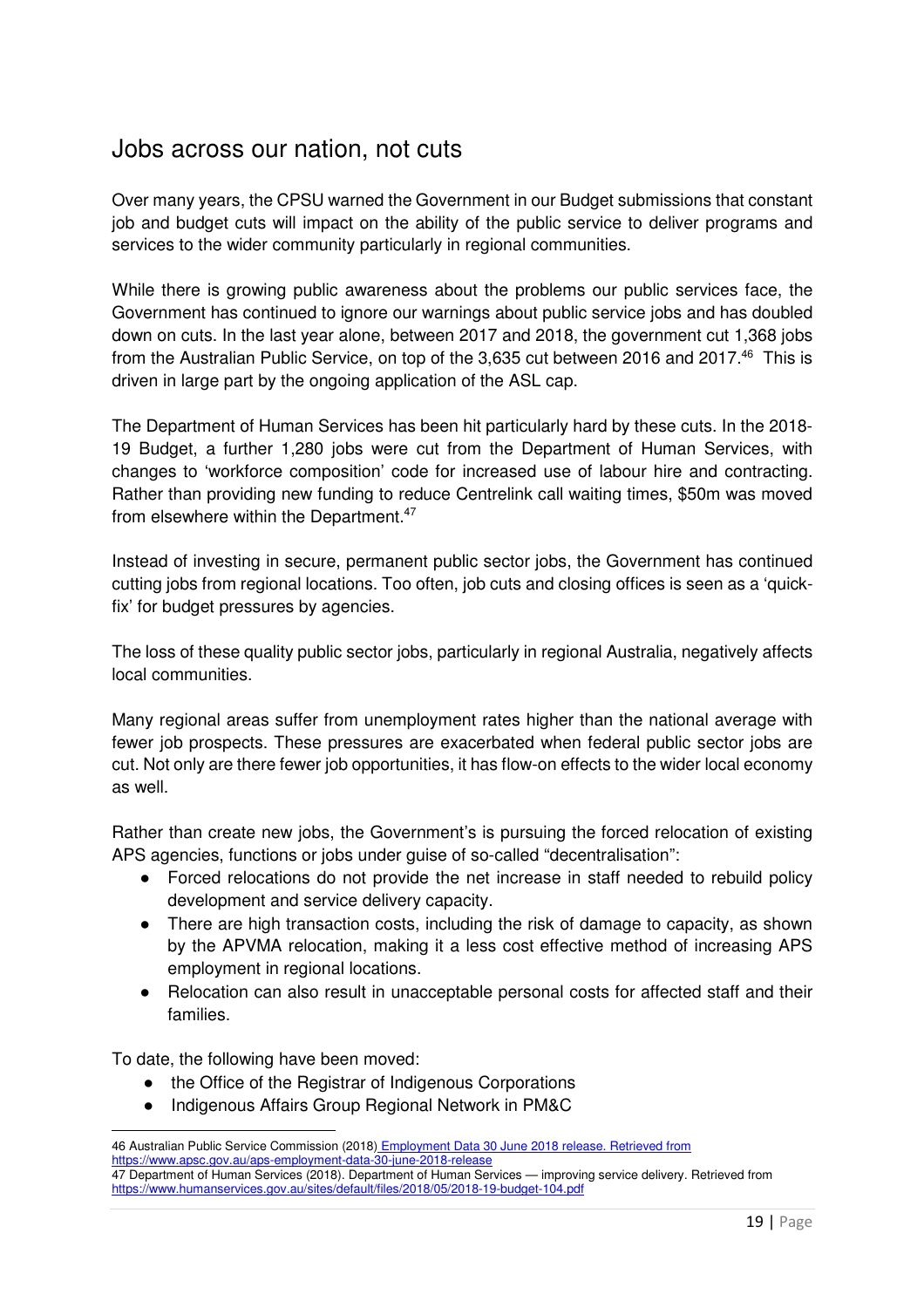- Unique Student Identifier Registrar
- Office of the National Rural Health Commissioner, Inland Rail Unit in DIRDC, Indian Oceans Territories in DIRDC.

There has also been the recent announcement that up to 40 Aboriginal Hostels Limited jobs<sup>48</sup> and 69 Australian Maritime Safety Authority jobs would be moved.<sup>49</sup>

Despite Government reports that 1,100 jobs have been moved out of Canberra and further forced relocations are planned<sup>50[2]</sup> regional APS job cuts continue. Analysis of the APS staff headcount at 2013 against recent figures from 2018 show regional staffing levels have been **cut by 790** or -3.6%.<sup>51[3]</sup> This figure is even larger at 1,620 or 8.8%, once regional Victoria is excluded to account the impact of the headquartering of the NDIA in Geelong.

In some instances, agencies with an existing regional footprint are centralising, not decentralising, their work. For example, the Bureau of Meteorology has revealed plans to end locally based weather forecasting and move the work of over 200 people currently based around the country to centralised units in Melbourne and Brisbane.

Rather than forcing relocations in the manner of the spectacularly flawed APVMA process, where Commonwealth agencies already have a presence in regional Australia, Government should maintain and build on that footprint. Commonwealth staffing levels should be increased through:

- Reversing past job cuts that have occurred
- Increasing staffing levels in the agencies that have an existing regional footprint, in particular the Department of Human Services, National Disability Insurance Scheme and the ATO, and,
- Build on that footprint through establishing new agencies or functions such as providing employment services.

This doesn't mean running down Canberra's role in the public service. A strong, regionally diverse APS network is enhanced by maintaining Canberra as the centre of Commonwealth public administration in Australia. Co-locating key policy and regulatory agencies is important to ensure collaboration between agencies and engagement with the parliamentary processes of Government. It also supports the creation of a cohort of experienced and highly skilled people in public service policy and program expertise to support achieving the best outcomes for the public.

A genuine decentralisation agenda would be part of a broader discussion of regional development and economic policy. This should include the restoration of the achievement and maintenance of full employment as key objective of the nation's economic policy. Achieving a goal of full employment requires a greater role for the Commonwealth, requiring increased

 $\overline{a}$ 48 Sally Whyte (2018, 10 December). Up to 40 public service jobs go regional in more decentralisation. Retrieved from https://www.smh.com.au/politics/federal/up-to-40-public-service-go-regional-in-more-decentralisation-20181210-p50l9i.html 49 Sally Whyte (2018, 23 November). Fifty Australian Maritime Safety Authority jobs to move to Coffs Harbour. Retrieved from https://www.smh.com.au/politics/federal/fifty-australian-maritime-safety-authority-jobs-to-move-to-coffs-harbour-20181123 p50hu9.html

<sup>50</sup>Senate of Australia (2018, 27 November). Hansard. p.29

<sup>51</sup> December 2014 data provided in response to a written Question on Notice against June 2017 data, calculated using the recent 2016-17 APS Statistical Bulletin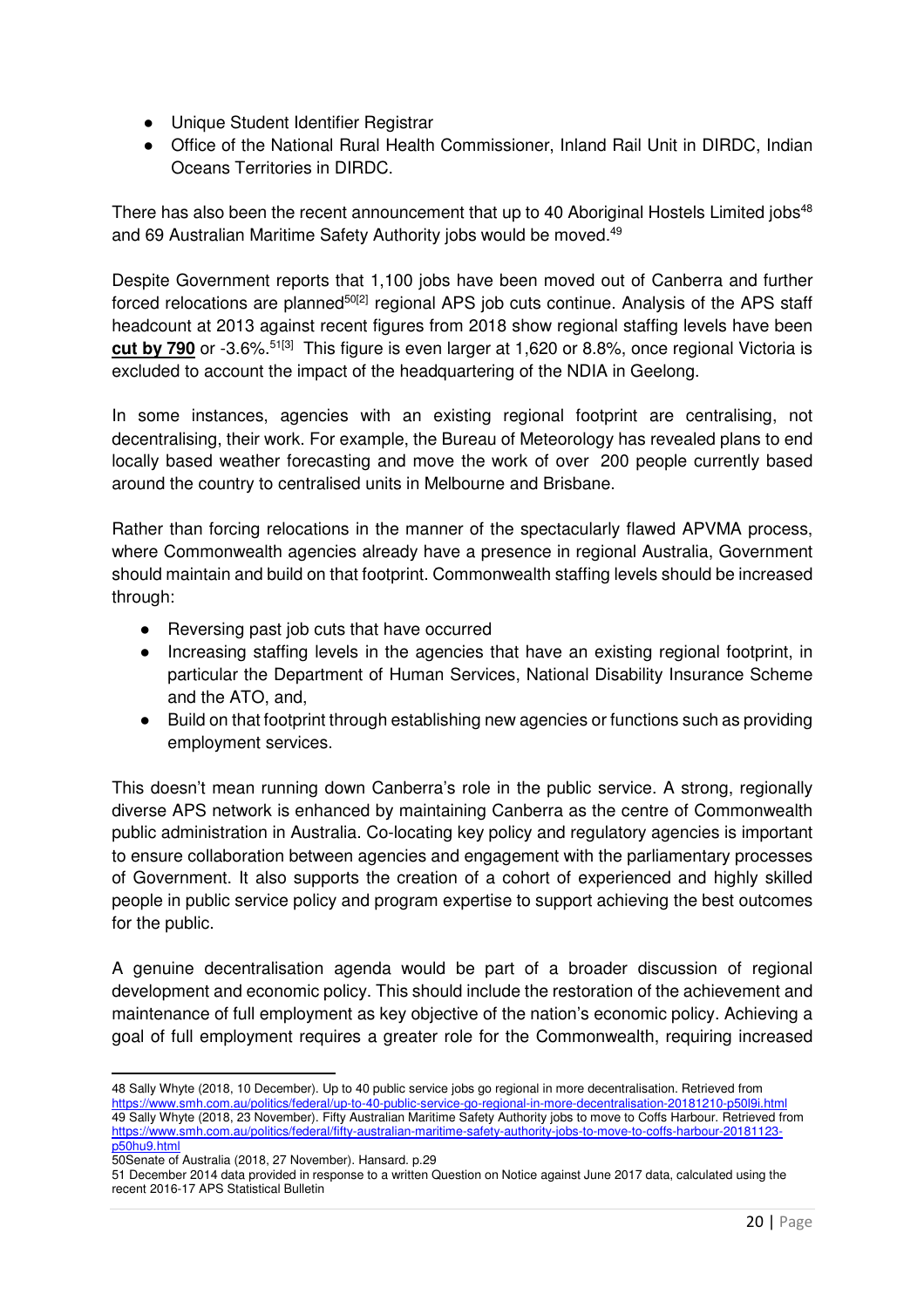public investment and public sector employment in the regions, not shuffling around existing resources.

There are not enough jobs in regional areas and government needs to actively address this.

The lack of jobs means that in many areas, unemployment is unacceptably high, and at crisis levels for youth unemployment. The below average participation mean means that it is likely to be even higher in reality. The November 2018 figures below provides an insight. <sup>52</sup>

|                                     | <b>Unemploymen</b> | Youth          | Participation |  |  |
|-------------------------------------|--------------------|----------------|---------------|--|--|
|                                     | $t\%$              | Unemployment % | Rate %        |  |  |
| Townsville                          | 8.8                | 17.8           | 64.4          |  |  |
| (includes<br>Fitzroy                |                    |                |               |  |  |
| Rockhampton)                        | 6.7                | 13.9           | 68.3          |  |  |
| Illawarra                           |                    |                |               |  |  |
|                                     | 4.9                | 13.1           | 60.6          |  |  |
| West<br><b>North</b><br>West<br>and |                    |                |               |  |  |
| (Tasmania)                          | 6.2                | 15.2           | 58.3          |  |  |
| <b>Coffs Harbour-Grafton</b>        | 8.9                | 22.8           | 57.5          |  |  |
| Cairns                              | 6.4                | 13.7           | 61.2          |  |  |
| Australia                           | 5.1                | 11.5           | 65.7          |  |  |

Even in locations where jobs are available, it can be very difficult to find full-time work.

A December 2018 report by Adzuna Australia showed that:

- In South Australia, it is 10.29 job seekers per vacancy,
- In Tasmania, it is 9.81 job seekers per vacancy,
- In Western Australia, it is 8.92 job seekers per vacancy and
- $\bullet$  In Queensland, it is 8.38 job seekers per vacancy.<sup>53</sup>

Given regional figures are likely to be even worse, the CPSU therefore calls for a substantial increase in overall APS staffing as part of an effort to rebuild public sector capacity. Regional communities should be a priority recipient of that increased staffing.

What is needed are jobs, not cuts.

Commonwealth staffing levels should be increased through:

- Reversing past job cuts that have occurred
- Increasing staffing levels in the agencies that have an existing regional footprint, in particular the Department of Human Services, National Disability Insurance Scheme and the ATO, and,
- Build on that footprint through establishing new agencies or functions such as providing employment services.

l 52 Data from the Department of Employment Labour Market Information Portal

<sup>53</sup> Ben Phillips (2018). Adzuna Job Report: December, 2018. Retrieved from https://www.adzuna.com.au/blog/wpcontent/uploads/2018/12/December-2018-Adzuna-Job-Report-pdf.pdf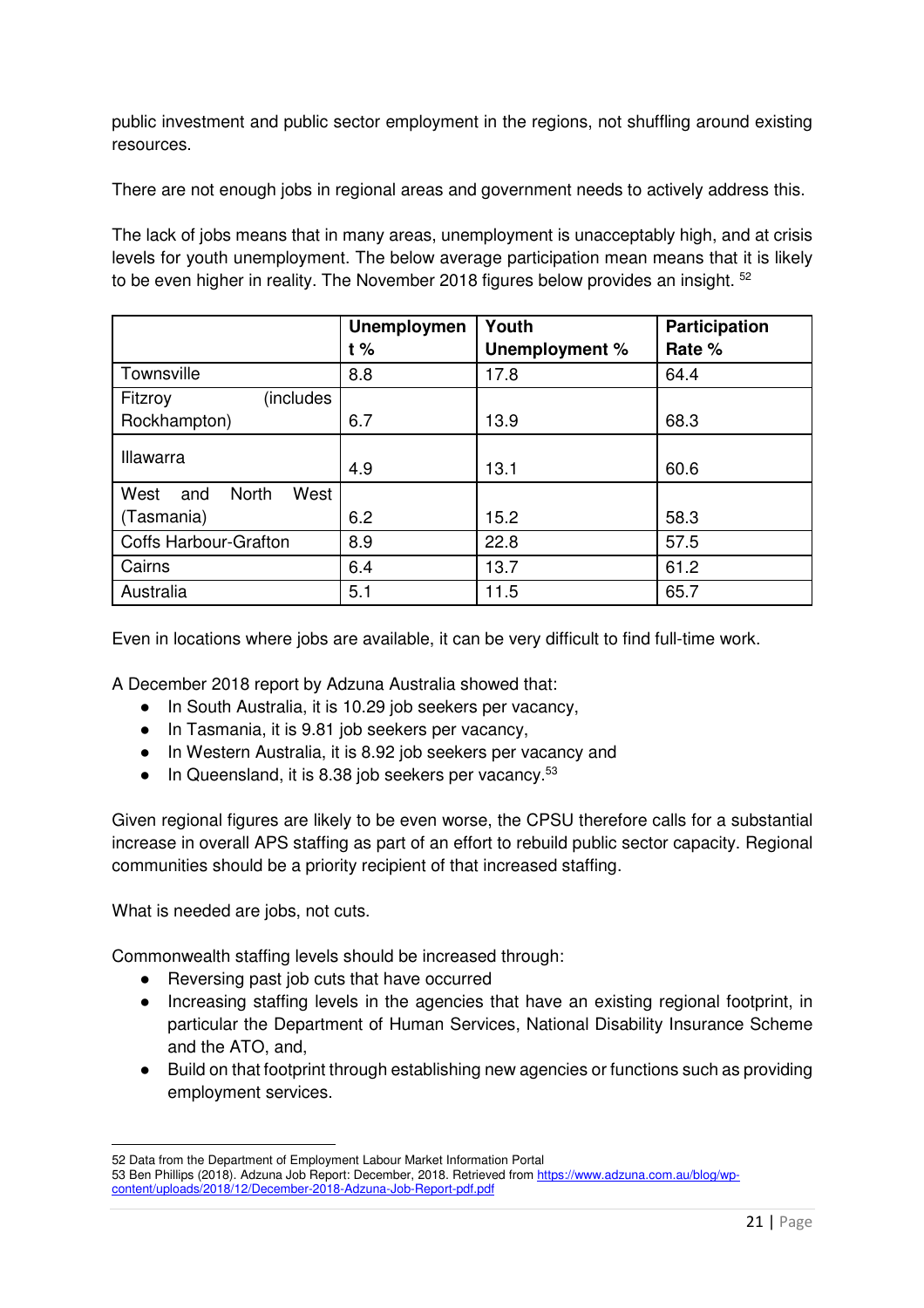RECOMMENDATION: Provide a net increase in overall public sector jobs, including the provision of new frontline public sector jobs to improve the service standards, employment prospects and economic and social life of regional Australia.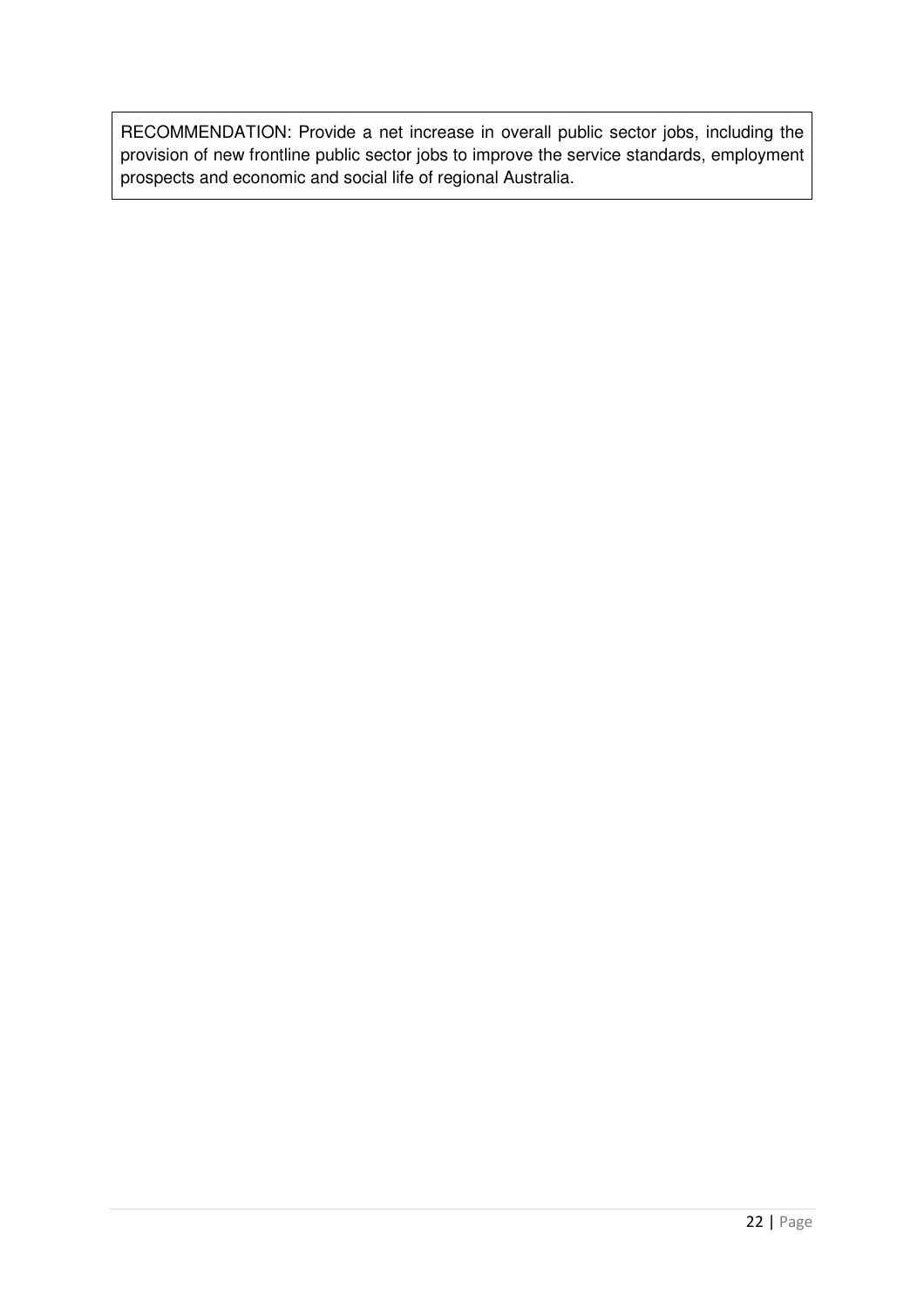**AN AUSTRALIAN GOVERNMENT TRUSTED BY AUSTRALIANS: Restoring trust in our democratic institutions and growing our flourishing democracy** 

# A national integrity commission

The CPSU supports a new integrity commission being established. Our ACLEI members strongly support the creation of a new integrity commission at the Commonwealth level and believe a commission would be an improvement on what currently exists. ACLEI members are strongly of the view that a new integrity commission must be independent and resourced properly.

It is essential that staff are trained and resourced appropriately. If the new commission is under-resourced, it will struggle to perform its key operational, corporate and strategic functions.

The Government's proposed Commonwealth Integrity Commission indicated an average staffing level of 150.<sup>54</sup> ACLEI members were of the view that would be adequate for the Law Enforcement side but not full the size of a new entity. Rather, members stated that staffing in the vicinity of 400 would be needed. Moreover, there will be a need to expand the Commission's geographic footprint to establish additional offices in Melbourne, Brisbane, Adelaide, Hobart and Perth.

To illustrate, ACLEI's current jurisdiction covers approximately 20,000 Commonwealth public sector employees. With the expanded remit for Law Enforcement proposed by the Commonwealth Integrity Commission, this would expand to 50,000. When adding the remainder of the Commonwealth public sector to the mix, additional resourcing as well as sufficient public awareness campaigns will be required to ensure that all stakeholders know exactly what would constitute a corruption issue.

With trust in our democratic institutions at an all-time low, a national integrity commission is an important step to help rebuild that trust. It will require a commission with the scope, resources and powers to deal with corruption risks, particularly associated with the huge increase in contractors, consultants, labour hire and other forms of outsourced service provision.

RECOMMENDATION: Establish a best-practice independent, broad-based public sector integrity commission is established with the scope, resources and powers needed to deal with corruption issues.

l

<sup>54</sup> Attorney-General's Department (2018, December). A Commonwealth Integrity Commission— proposed reforms. P.10. Retrieved from https://www.ag.gov.au/Consultations/Documents/commonwealth-integrity-commission/cic-consultationpaper.pdf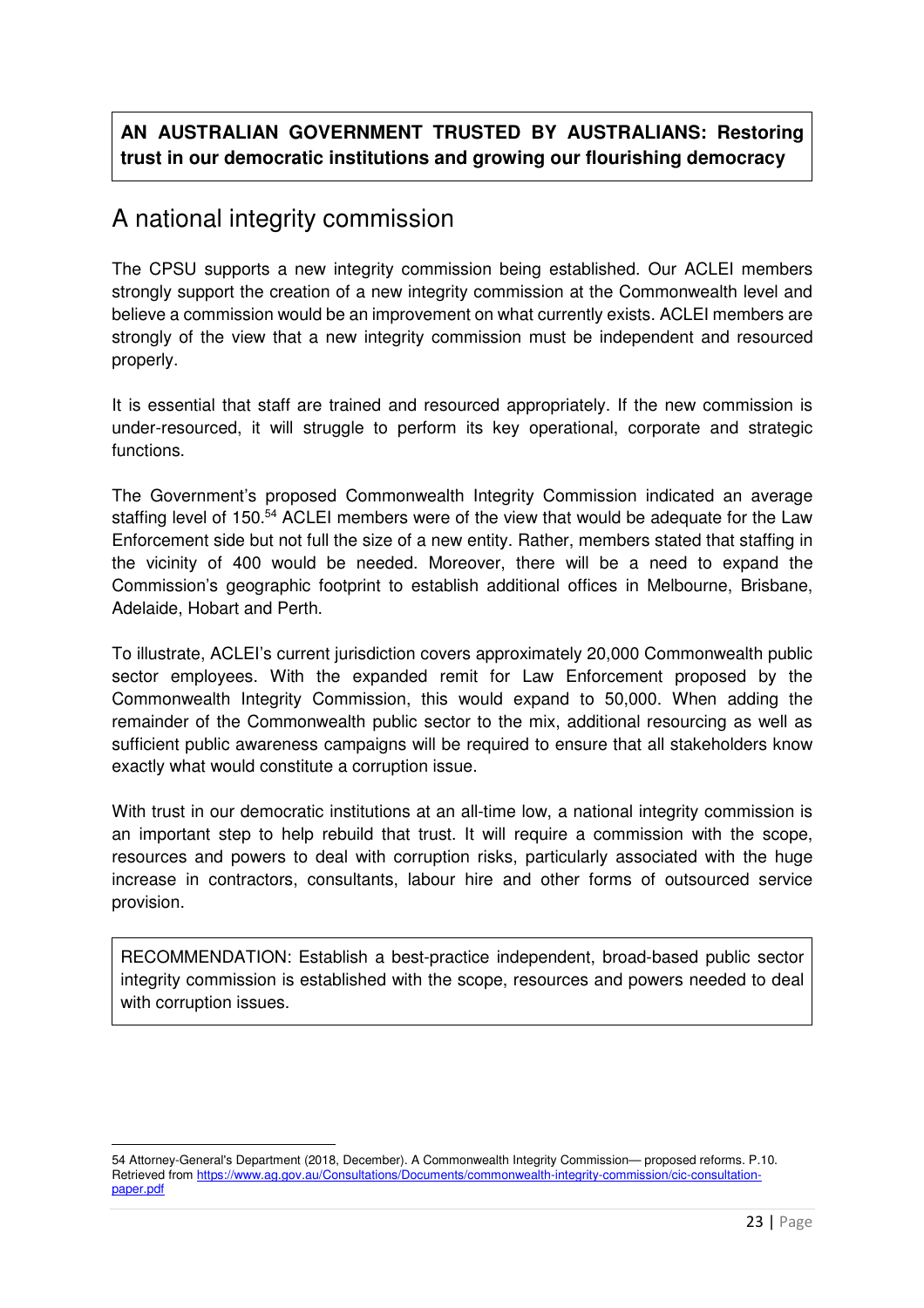## **AN ECONOMY THAT WORKS FOR ALL AUSTRALIANS: Ensuring the services we deserve can be delivered sustainably.**

## Ensuring everyone pays their fair share

Australia is a wealthy nation. With a fair tax system, we would have the collective resources available to provide excellent education, health, aged care and public services, a strong social safety net, and to enact policies that would deliver a sustainable prosperity for all.

OECD data consistently shows that almost all other developed nations' governments both spend and raise more, as a share of GDP, than Australian governments. The most recent data shows that Australia's tax-to-GDP ratio ranked it 28<sup>th</sup> out of 35 OCED countries.<sup>55</sup> It is clear from this that Australia does not have a spending problem, it has a revenue problem.

To address this revenue problem and rebuild our public services that are the foundation of a good society, we must ensure everyone pays their fair share and address those areas where taxation obligations are being avoided.

Addressing tax avoidance, not only requires a well-funded Australian Taxation Office, it also requires ensuring that those receiving Government contracts pay their fair share.

The recent Centre for International Corporate Tax Accountability and Research (CICTAR) report into the tax practices of outsourced service and labour hire corporations in the Australian Tax Office highlighted that companies with Commonwealth contracts may be avoiding paying their fair share.<sup>56</sup>

It is extremely concerning that multinational corporations providing labour and call centre staff to Commonwealth either share links with tax havens or engage in questionable tax practices.

The CICTAR Report recommended:

- Full disclosure of all beneficiaries;
- Full financial statements on big contractors, no excuses;
- Public disclosure of contracts over \$1 million a year;
- Accountability for labour brokers;
- Certification and screening of tax practices for parent and subsidiary companies; and
- Audit on use of contracted labour in all forms.

The Government must act to ensure all the recommendations of the CICTAR report are adopted. The incorporation of these recommendations will help to ensure that all companies that tender for Commonwealth contracts have good tax practices and strengthen public confidence in the integrity of Commonwealth procurement.

l 55 Organisation of Economic Co-operation and Development (2017). 'OECD Revenue Statistics 2017'. Retrieved from https://www.oecd.org/tax/revenue-statistics-australia.pdf

<sup>56</sup> Jason Ward (2018) Exposing Corporate Webs Tax Practices Of Outsourced Service And Labour Hire Corporations In The Australian Taxation Office. Centre for International Corporate Tax Accountability and Research. Retrieved from http://cictar.org/wp-content/uploads/2018/12/ATO-labour-report.pdf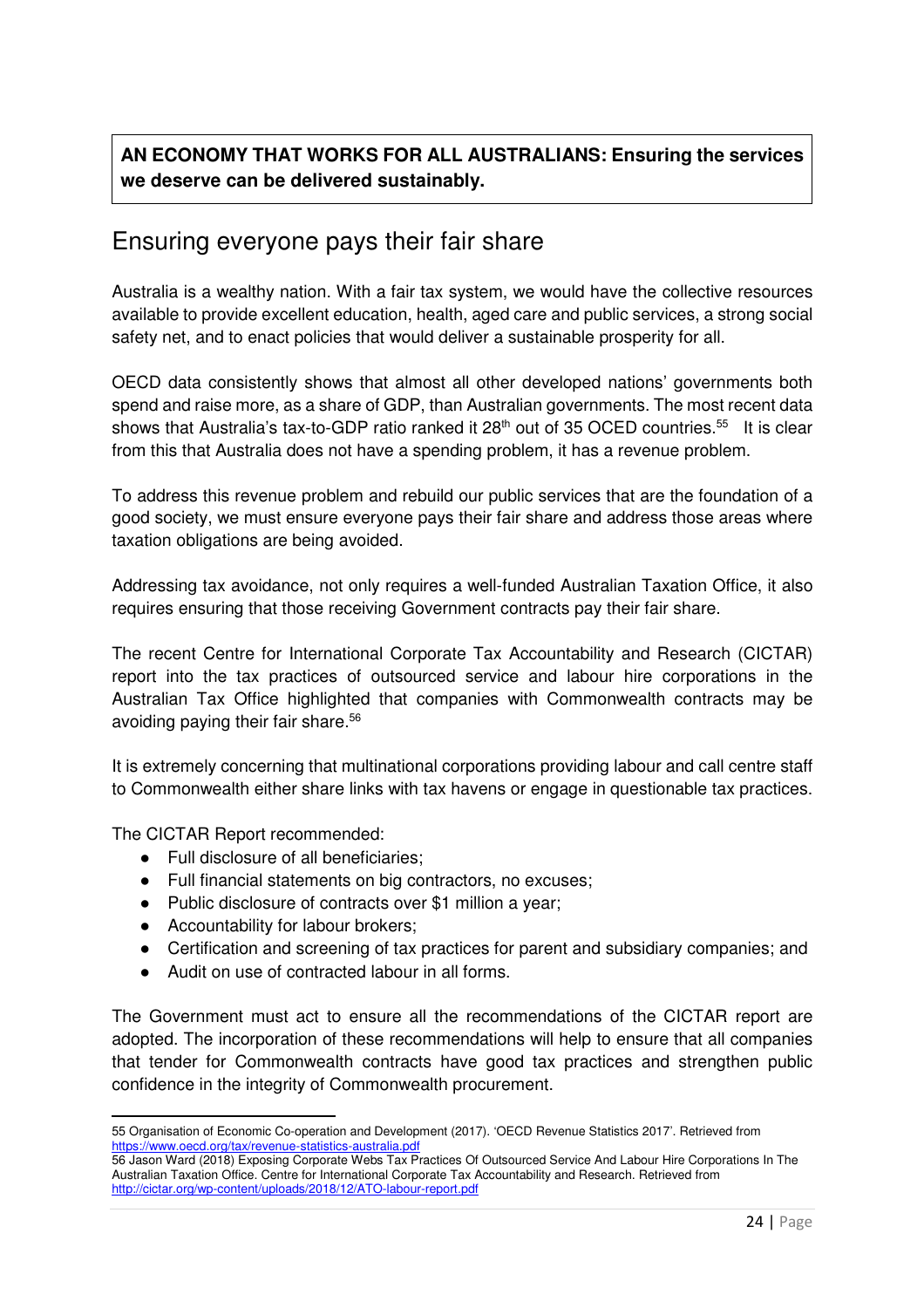RECOMMENDATION: Focus on tackling tax avoidance to increase revenue to meet our community's needs, including our public services.

RECOMMENDATION: Adopt all the recommendations of the Centre for International Corporate Tax Accountability and Research report into the tax practices of outsourced service and labour hire corporations in the Australian Tax Office are adopted.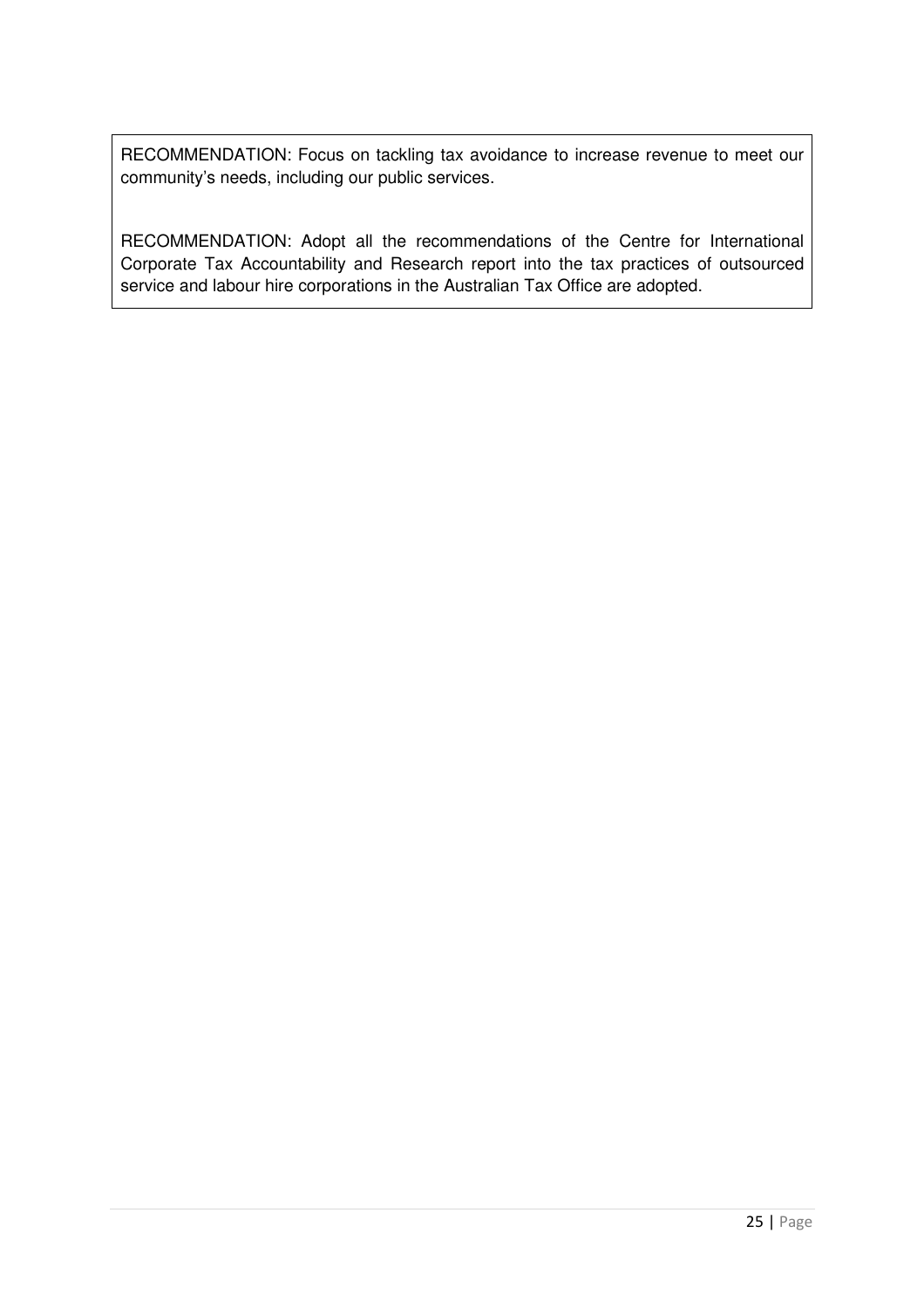## A public service that reflects the community's diversity

The Australian Public Service should reflect the diversity of Australia's population. That diversity should be reflected at all classification levels. A diverse and inclusive APS is not only the right thing to do but benefits the public and the community. As Martin Parkinson has argued, "the more we reflect the citizens we serve, the more likely we are to create citizen-centric policy that gets better outcomes for Australians." 57

While the APS has commendably increased its focus on diversity and inclusion, much more work needs to be done. The APS still does not reflect the diversity of the wider Australian society, is lagging behind other jurisdictions and going backwards in other areas. The focus on diversity needs to include fostering a culture of inclusion among all employees.

#### **Disability**

l

Nearly one in seven working age Australians have a disability<sup>58</sup> but only four per cent (3.7 per cent) of the APS identifies as having a disability. While this has been an increase on previous years, proportionally, this is significantly lower than 4.2 per cent (5,210) in December 2002 and a bigger drop from 6.6 per cent in 1986.<sup>59</sup>

While there is an APS Disability Employment Strategy 2016-2019<sup>60</sup>, there are no APS-wide employment targets for people with disability while the state public services do have targets.<sup>61</sup> The organisation Vision 2020 has called for a disability employment target of 7 per cent for the APS by 2023.<sup>62</sup>

#### Aboriginal and Torres Strait Islander workers

The most recent June 2018 APSC data indicates that 3.3 per cent of the APS identifies as Indigenous, meeting a target of 3 per cent by 2018 set by the Indigenous Affairs Minister, Nigel Scullion, in 2015.<sup>63</sup> This is a marked improvement from when Indigenous employment fell to a low of 2.4 per cent in December 2006.<sup>64</sup> The majority of ongoing Indigenous employees, however, continue to be at lower classification levels and more needs to be done to promote Indigenous employees into senior positions.

<sup>57</sup> Martin Parkinson (2017, 8 November). Martin Parkinson: the diversity business case for the APS. The Mandarin. Retrieved from https://www.themandarin.com.au/85773-martin-parkinson-diversity-business-case-aps/

<sup>58</sup> Australian Bureau of Statistics (2016, 29 April). 4430.0.10.001 - Disability, Ageing and Carers, Australia: First Results, 2015. Retrieved from http://www.abs.gov.au/ausstats/abs@.nsf/0/56C41FE7A67110C8CA257FA3001D080B?Opendocument 59 Luke Michael (2018, 26 March) Government Called on to Employ More People With Disability in Public Service. ProBono Australia. Retrieved from https://probonoaustralia.com.au/news/2018/03/government-called-employ-people-disability-publicservice/

<sup>60</sup> Australian Public Service Commission (2016). As One: Australian Public Service Disability Employment Strategy. Retrieved from http://www.apsc.gov.au/managing-in-the-aps/disability/as-one-aps-disability-employment-strategy-2016-19

<sup>61</sup> Luke Michael (2018, 26 March) Government Called on to Employ More People With Disability in Public Service. ProBono Australia. Retrieved from https://probonoaustralia.com.au/news/2018/03/government-called-employ-people-disability-publicservice.

<sup>62</sup> Luke Michael (2018, 26 March) Government Called on to Employ More People With Disability in Public Service. ProBono Australia. Retrieved from https://probonoaustralia.com.au/news/2018/03/government-called-employ-people-disability-publicservice/

<sup>63</sup> Shalailah Medhora (2015, 11 November). Public service ordered to increase number of Indigenous staff. Guardian Australia. Retrieved from https://www.theguardian.com/australia-news/2015/nov/11/coalition-reinforces-target-of-3-indigenous-publicservants-by-2018

<sup>64</sup> Data from public access APSEDii dashboard